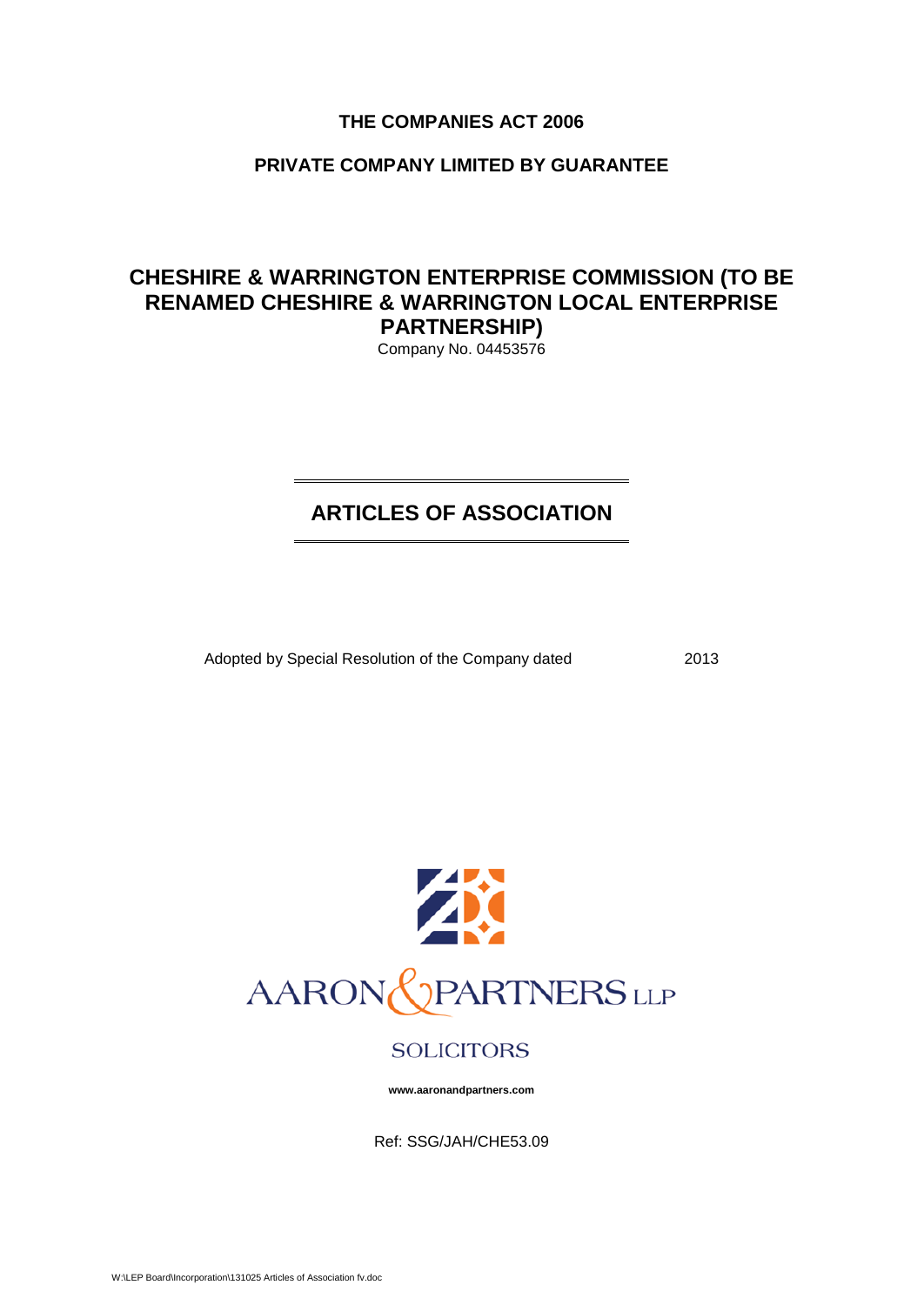# **INDEX**

| 1.  |                                                         |  |
|-----|---------------------------------------------------------|--|
| 2.  |                                                         |  |
| 3.  |                                                         |  |
| 4.  |                                                         |  |
| 5.  |                                                         |  |
| 6.  |                                                         |  |
| 7.  |                                                         |  |
| 8.  |                                                         |  |
| 9.  |                                                         |  |
| 10. |                                                         |  |
| 11. |                                                         |  |
| 12. |                                                         |  |
| 13. |                                                         |  |
| 14. |                                                         |  |
| 15. |                                                         |  |
| 16. |                                                         |  |
| 17  |                                                         |  |
| 18. |                                                         |  |
| 19. |                                                         |  |
| 20. |                                                         |  |
| 21. |                                                         |  |
| 22. |                                                         |  |
| 23. |                                                         |  |
| 24. |                                                         |  |
|     |                                                         |  |
| 25. |                                                         |  |
| 26. |                                                         |  |
| 27. |                                                         |  |
| 28. |                                                         |  |
| 29. |                                                         |  |
| 30. |                                                         |  |
| 31. |                                                         |  |
| 32. |                                                         |  |
| 33. | ATTENDANCE AND SPEAKING BY DIRECTORS AND NON-MEMBERS 16 |  |
| 34. |                                                         |  |
| 35. |                                                         |  |
| 36. |                                                         |  |
| 37. |                                                         |  |
| 38. |                                                         |  |
| 39. |                                                         |  |
| 40. |                                                         |  |
| 41. |                                                         |  |
| 42. |                                                         |  |
| 43. |                                                         |  |
| 44. |                                                         |  |
| 45. |                                                         |  |
| 46. |                                                         |  |
| 47. |                                                         |  |
| 48. |                                                         |  |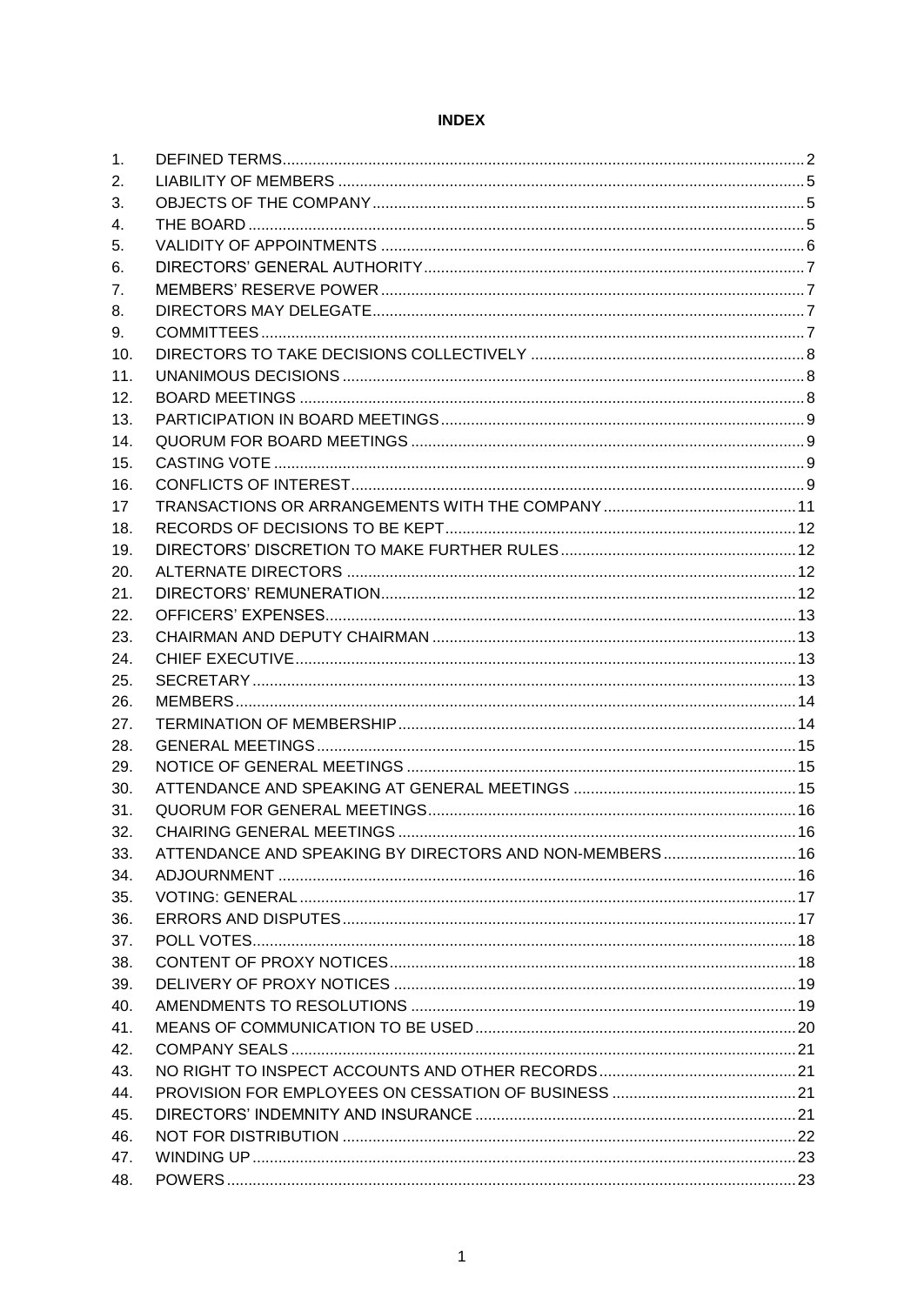## **THE COMPANIES ACT 2006**

# **PRIVATE COMPANY LIMITED BY GUARANTEE**

# **CHESHIRE & WARRINGTON ENTERPRISE COMMISSION (TO BE RENAMED CHESHIRE & WARRINGTON LOCAL ENTERPRISE PARTNERSHIP)**

Company No. 04453576

# **ARTICLES OF ASSOCIATION**

#### **PART 1**

#### **INTERPRETATION AND LIMITATION OF LIABILITY AND OBJECTS**

## **1. DEFINED TERMS**

1.1 In these Articles, unless the context requires otherwise:

| <b>Articles:</b>         | Company's<br>the<br>Articles<br>οf<br>means   |
|--------------------------|-----------------------------------------------|
|                          | Association for the time being in force;      |
| bankruptcy:              | includes individual insolvency proceedings in |
|                          | a jurisdiction other than England and Wales   |
|                          | or Northern Ireland which have an effect      |
|                          | similar to that of bankruptcy;                |
| Board:                   | means the board of directors of the           |
|                          | Company appointed in accordance with          |
|                          | Article 4;                                    |
| <b>Business Day:</b>     | means any day (other than a Saturday,         |
|                          | Sunday or public holiday in the United        |
|                          | Kingdom) on which clearing banks in the       |
|                          | City of London are generally open for         |
|                          | business;                                     |
| CA 2006:                 | means the Companies Act 2006;                 |
| Chairman:                | individual<br>the<br>appointed<br>in<br>means |
|                          | accordance with Article 23;                   |
| chairman of the meeting: | has the meaning given to that term in Article |
|                          | 32:                                           |
| <b>Chief Executive:</b>  | means the individual (if any) appointed in    |
|                          | accordance with Article 24;                   |
| Class "A" Member:        | means each Local Authority which for the      |
|                          | time being is a member of the Company;        |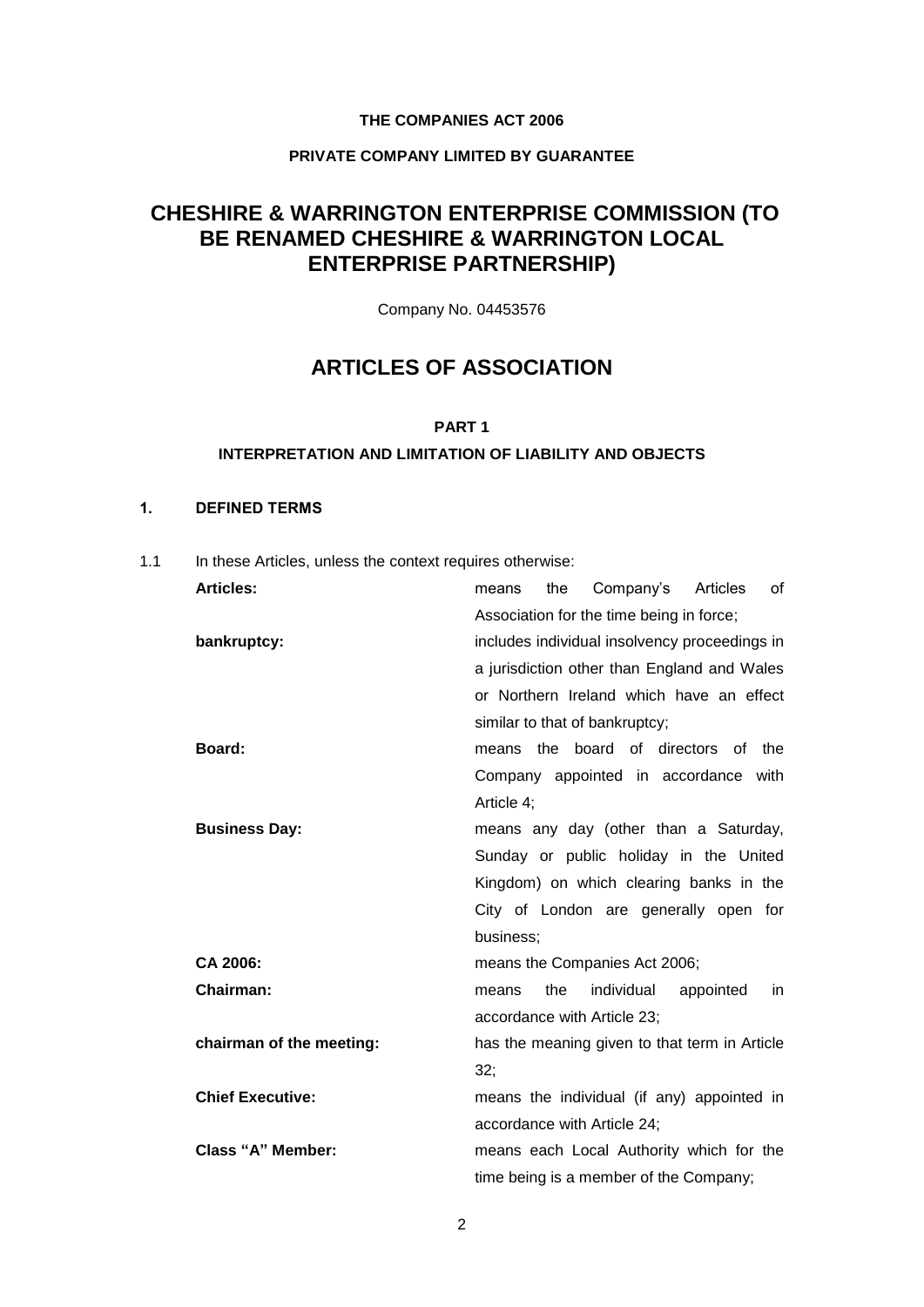| <b>Class B Director</b>      | has the meaning given to that term in Article<br>$4.1(b)$ ; |
|------------------------------|-------------------------------------------------------------|
| Class "B" Member:            | means a member of the Company (other                        |
|                              | than a Class A Member) for the time being;                  |
| clear days:                  | means (in relation to a period of notice) that              |
|                              | period excluding the day on which the notice                |
|                              | is given or deemed to be given and the day                  |
|                              | for which it is given or on which it takes                  |
|                              | effect;                                                     |
| <b>Companies Acts:</b>       | means the Companies Acts (as defined in                     |
|                              | section 2 of CA 2006), in so far as they apply              |
|                              | to the Company;                                             |
| <b>Conflict:</b>             | means a situation in which a director has or                |
|                              | can have a direct or indirect interest that                 |
|                              | conflicts or possibly may conflict with the                 |
|                              | interests of the Company;                                   |
| <b>Deputy Chairman:</b>      | the<br>individual<br>appointed<br>means<br>in.              |
|                              | accordance with Article 23;                                 |
| director:                    | means a director of the Company;                            |
| document:                    | includes, unless otherwise specified, any                   |
|                              | document sent or supplied in electronic form;               |
| electronic form:             | has the meaning given in section 1168 of the                |
|                              | CA 2006;                                                    |
| <b>Eligible Director:</b>    | means a director who would be entitled to                   |
|                              | vote on the matter at a meeting of the Board                |
|                              | (but excluding in relation to the authorisation             |
|                              | of a Conflict pursuant to Article 16, any                   |
|                              | director whose vote is not to be counted in                 |
|                              | respect of that particular matter);                         |
| Leader:                      | means, in relation to a Class A Member, the                 |
|                              | individual appointed as such for the time                   |
|                              | being in accordance with the procedures of                  |
|                              | such Class A Member;                                        |
| <b>Local Authority:</b>      | means Cheshire East Council, Warrington                     |
|                              | Borough Council and Cheshire West and                       |
|                              | Chester Council and such other local                        |
|                              | authority as may from time to time be                       |
|                              | admitted to membership by the Board;                        |
| <b>Local Authority Area:</b> | means the aggregate of the administrative                   |
|                              | areas of each Class A Member;                               |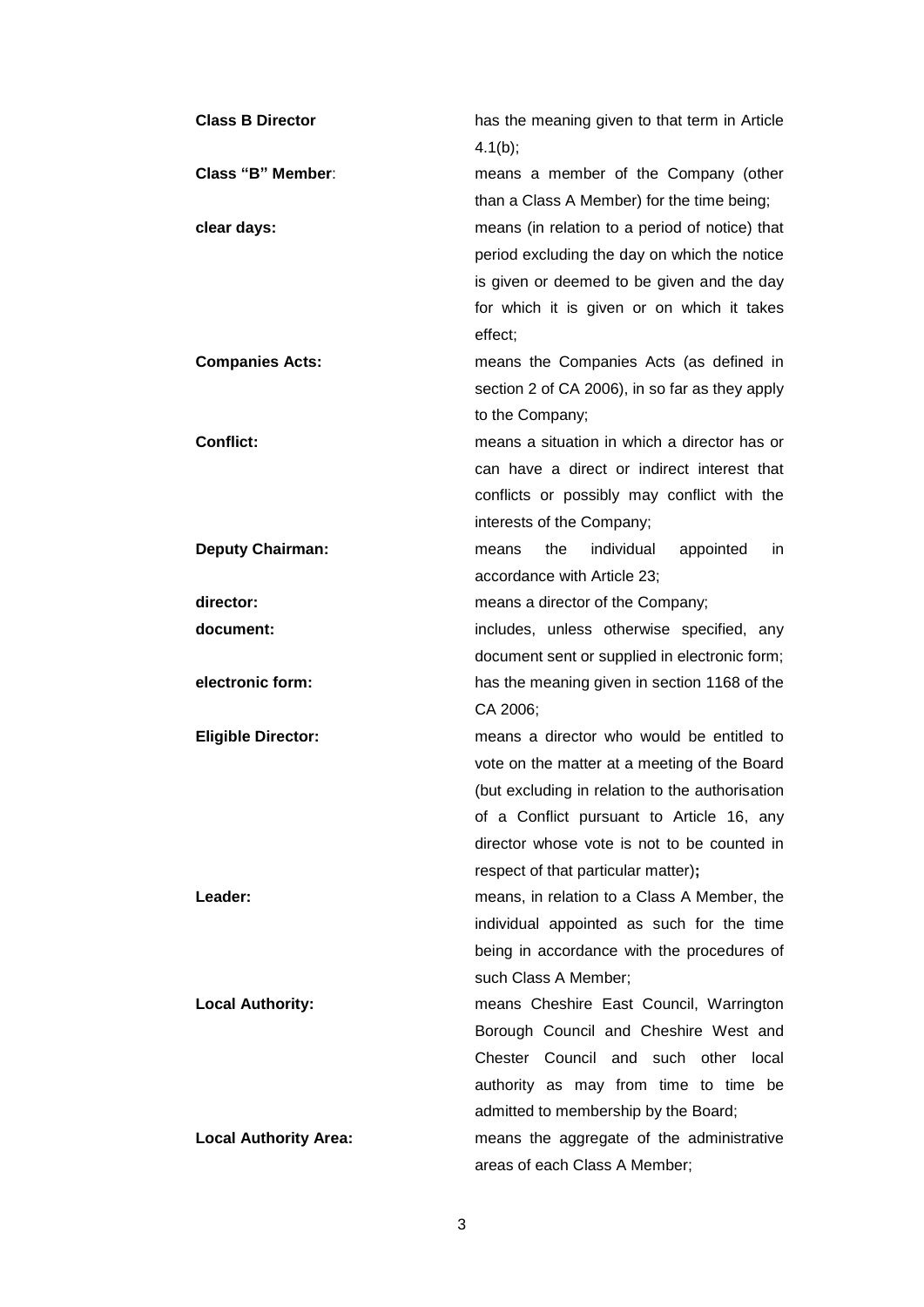| member:                | has the meaning given in section 112 of the   |
|------------------------|-----------------------------------------------|
|                        | CA 2006;                                      |
| <b>Model Articles:</b> | means the model articles for private          |
|                        | companies limited by guarantee contained in   |
|                        | Schedule 2 of the Companies<br>(Model         |
|                        | Articles) Regulations 2008 (SI 2008/3229) as  |
|                        | amended prior to the date of adoption of      |
|                        | these Articles;                               |
| ordinary resolution:   | has the meaning given in section 282 of the   |
|                        | CA 2006:                                      |
| participate:           | in relation to a directors' meeting, has the  |
|                        | meaning given in Article 13;                  |
| proxy notice:          | has the meaning given to that term in Article |
|                        | 38;                                           |
| relevant loss:         | has the meaning given to that term in Article |
|                        | 45;                                           |
| relevant officer:      | has the meaning given to that term in Article |
|                        | 45;                                           |
| Secretary:             | means the person (if any) appointed in        |
|                        | accordance with Article 25;                   |
| special resolution:    | has the meaning given in section 283 of the   |
|                        | CA 2006;                                      |
| subsidiary:            | has the meaning given in section 1159 of the  |
|                        | CA 2006; and                                  |
| writing:               | means the representation or reproduction of   |
|                        | words, symbols or other information in a      |
|                        | visible form by any method or combination of  |
|                        | methods, whether sent or<br>supplied<br>in.   |
|                        | electronic form or otherwise.                 |

- 1.2 Save as otherwise specifically provided in these Articles, words and expressions which have particular meanings in the Model Articles shall have the same meanings in these Articles, subject to which and unless the context otherwise requires, words and expressions which have particular meanings in CA 2006 as at the date of adoption of these Articles shall have the same meanings in these Articles.
- 1.3 Headings in these Articles are used for convenience only and shall not affect the construction or interpretation of these Articles.
- 1.4 A reference in these Articles to an "Article" is a reference to the relevant article of these Articles unless expressly provided otherwise.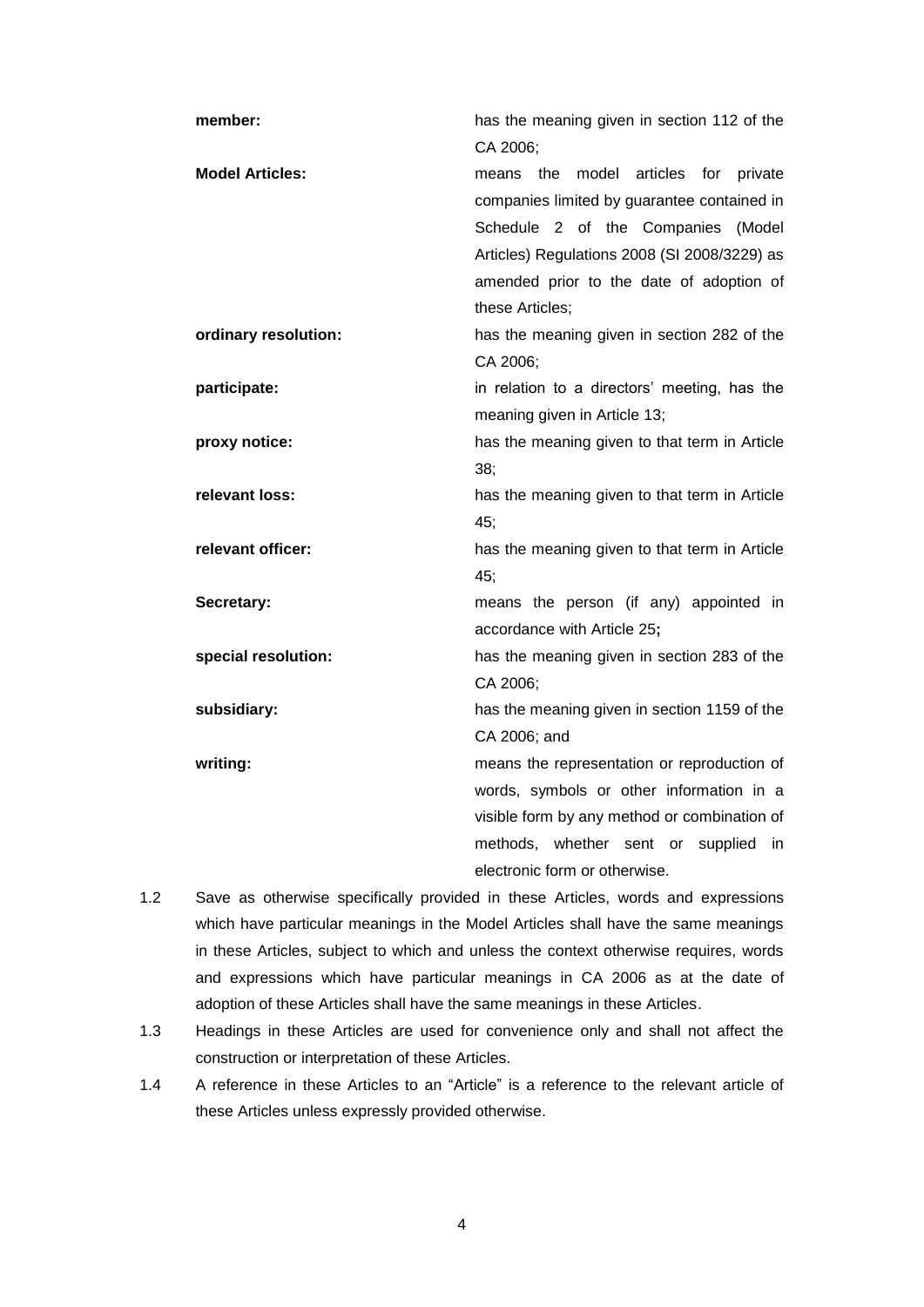- 1.5 Unless expressly provided otherwise, a reference to a statute, statutory provision or subordinate legislation is a reference to it as it is in force from time to time, taking account of:
	- (a) any subordinate legislation from time to time made under it; and
	- (b) any amendment or re-enactment and includes any statute, statutory provision or subordinate legislation which it amends or re-enacts.
- 1.6 Any phrase introduced by the terms "including", "include", "in particular" or any similar expression shall be construed as illustrative and shall not limit the sense of the words preceding those terms.
- 1.7 A reference to "persons" in these Articles includes individuals, societies (whether incorporated or not), firms (or all the partners therein), companies (whether limited or unlimited and whether or not incorporated under the CA 2006) and local authorities.
- 1.8 The Model Articles shall not apply to the Company.

# **2. LIABILITY OF MEMBERS**

The liability of each member is limited to £1, being the amount that each member undertakes to contribute to the assets of the Company in the event of it being wound up while he is a member or within one year after he ceases to be a member, for:

- (a) payment of the Company's debts and liabilities contracted before he ceases to be a member,
- (b) payment of the costs, charges and expenses of winding up, and
- (c) adjustment of the rights of the contributories among themselves.

# **3. OBJECTS OF THE COMPANY**

The objects for which the Company is established are the promotion and furtherance of:

- (a) the economic, cultural and social well-being of;
- (b) investment and growth in; and
- (c) economic development and regeneration and employment in,

the Local Authority Area and for that purpose the Company shall have the powers set out in Article 48 to be exercised in furtherance of and incidental to these objects.

# **PART 2**

## **DIRECTORS**

#### **4. THE BOARD**

- 4.1 The Board shall be composed as follows:
	- (a) the Leader of each Class A Member shall be an ex-officio member of the Board; and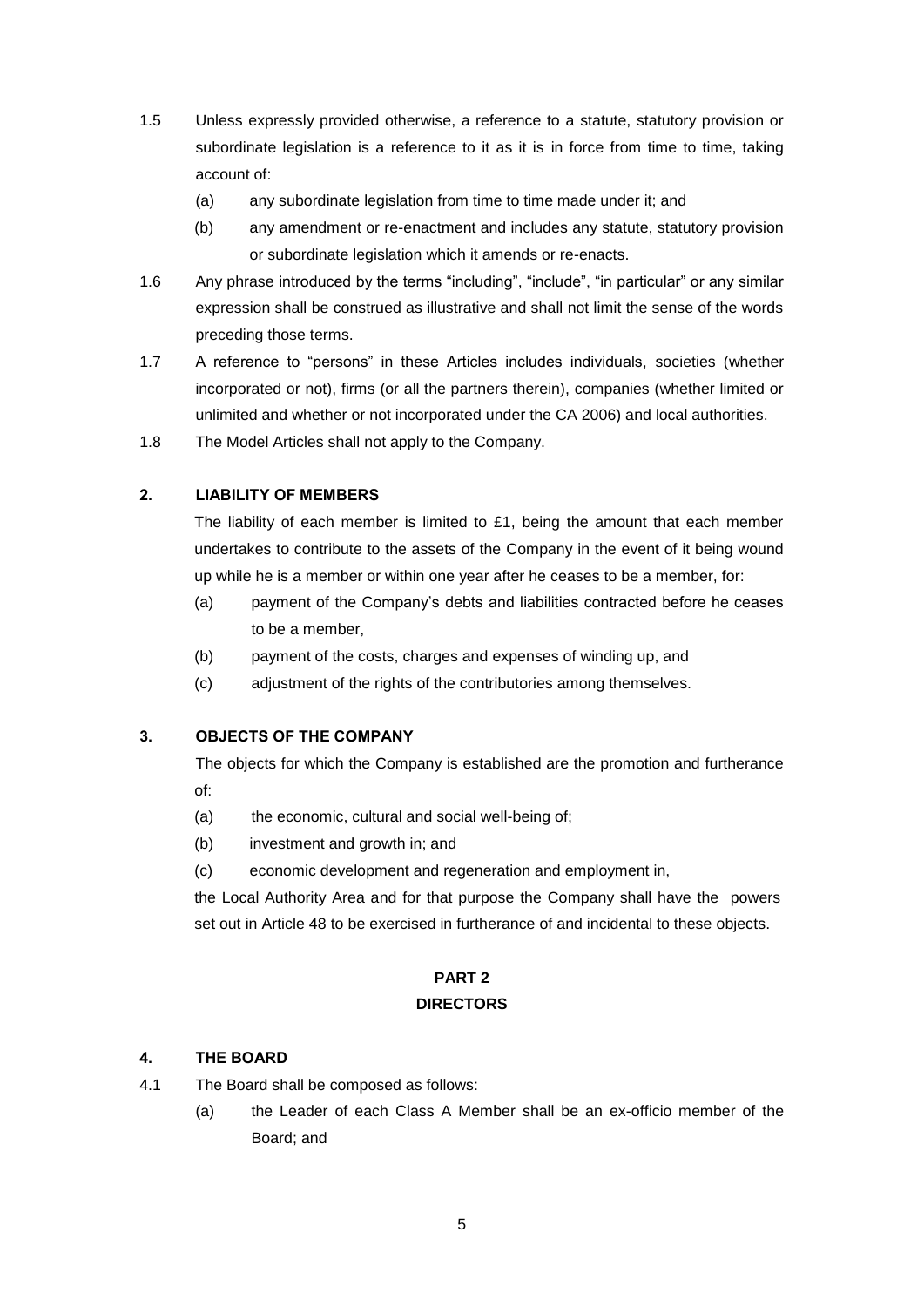- (b) subject to Article 4.2 and Article 4.3, there shall be not less than 4 and not more than 20 individuals who shall be co-opted members of the Board (each being a "**Class B Director**").
- 4.2 Any appointments of Class B Directors shall be made by resolution of the Board or of the Company in a general meeting.
- 4.3 No person shall be appointed as a Class B Director unless such person becomes a member of the Company simultaneously with such appointment.
- 4.4 A person ceases to be a director on such date as the Board shall resolve if:
	- (a) that person ceases to be a director by virtue of any provision of the CA 2006 or is prohibited from being a director by law;
	- (b) a bankruptcy order is made against that person;
	- (c) a composition is made with that person's creditors generally in satisfaction of that person's debts;
	- (d) a registered medical practitioner who is treating that person gives a written opinion to the Company stating that that person has become physically or mentally incapable of acting as a director and may remain so for more than three months;
	- (e) notification is received by the Company from the director that such person is resigning from office;
	- (f) the person, being a Class B Director, is removed by Board resolution approved by not less than seventy-five per cent of the Board members; or
	- (g) that person has failed to attend three consecutive Board meetings;

PROVIDED ALWAYS that as regards Article 4.4(f) and 4.4(g), not less than seven clear days' notice in writing shall be given to the director concerned of the intention to propose the resolution for the termination of his directorship and the director shall be entitled to be present and to be heard at the meeting of the Board at which such resolution is proposed.

- 4.5 A Class B Director who ceases to be a member shall cease to be a director simultaneously with ceasing to be a member.
- 4.6 If a Class A Member ceases to be a member, the Leader of such Class A Member shall cease to be a director simultaneously with such Class A Member ceasing to be a member.

## **5. VALIDITY OF APPOINTMENTS**

All acts done by the Board or a committee of the Board or by any person acting as a member of the Board or any committee of the Board shall, notwithstanding that it be afterwards discovered that there was some defect in the appointment or continuance in office of any member of the Board or, as the case may be, any committee of the Board or of any person acting as aforesaid or that they or any of them were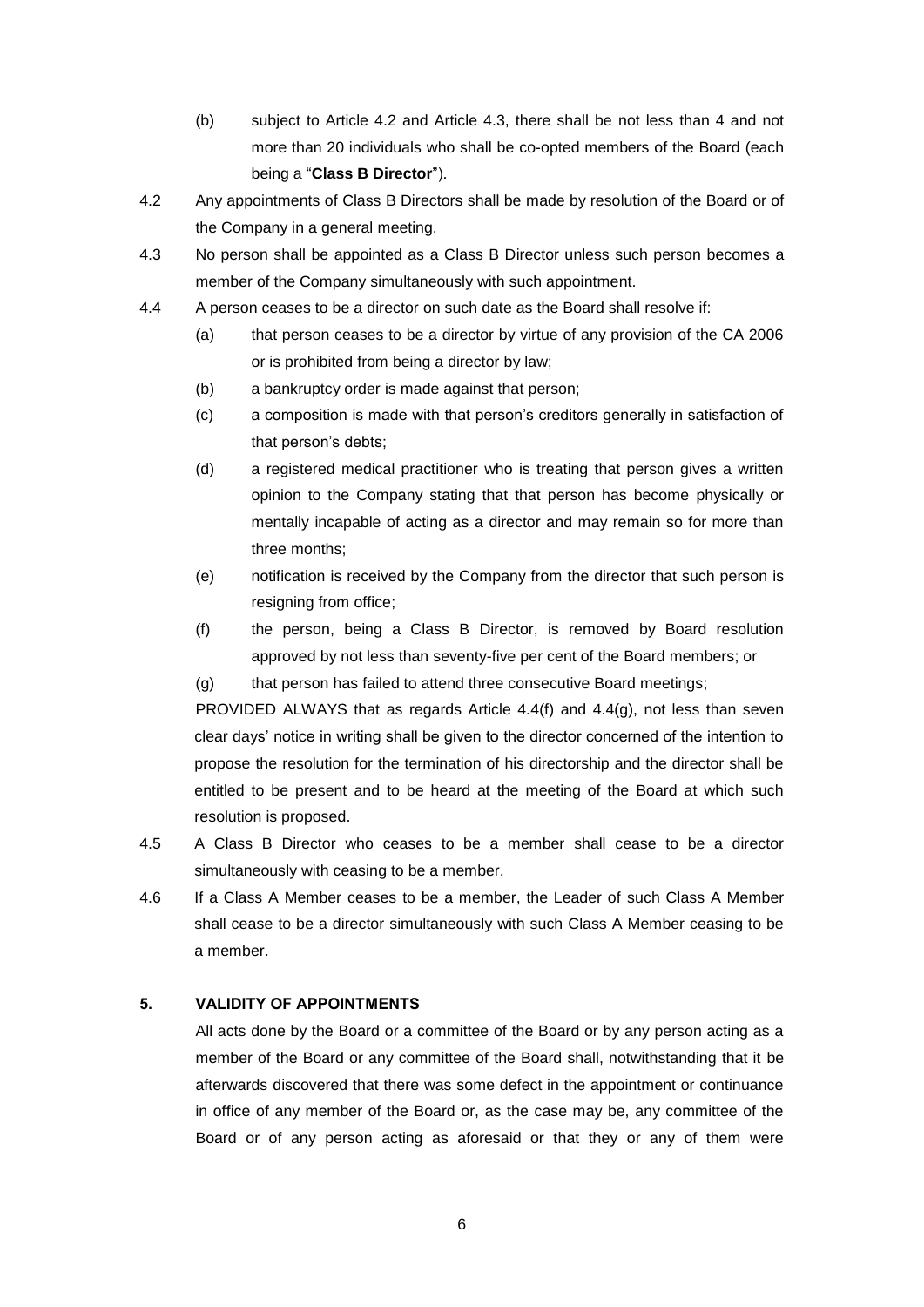disqualified, be as valid as if every such person had been duly appointed or had duly continued in office or was qualified to be a member of the Board or such committee.

### **DIRECTORS' POWERS AND RESPONSIBILITIES**

## **6. DIRECTORS' GENERAL AUTHORITY**

Subject to these Articles and the applicable provisions for the time being of the Companies Acts, the directors are responsible for the management of the Company's business, for which purpose they may exercise all the powers of the Company.

## **7. MEMBERS' RESERVE POWER**

- 7.1 The members may, by special resolution, direct the Board to take, or refrain from taking, specified action.
- 7.2 No such special resolution invalidates anything which the Board has done before the passing of the resolution.

## **8. DIRECTORS MAY DELEGATE**

- 8.1 Subject to these Articles, the Board may delegate any of their functions or powers which are conferred on them under these Articles:
	- (a) to such person or committee;
	- (b) by such means (including by power of attorney);
	- (c) to such an extent;
	- (d) in relation to such matters or territories; and
	- (e) on such terms and conditions;

as the Board thinks fit.

- 8.2 If the Board so specifies, any such delegation may authorise further delegation of the Board's functions or powers by any person to whom they are delegated.
- 8.3 The Board may revoke any delegation in whole or part, or alter its terms and conditions.

#### **9. COMMITTEES**

- 9.1 Committees to which the Board delegates any of its powers must follow procedures which are based as far as they are applicable on those provisions of these Articles which govern the taking of decisions by the Board.
- 9.2 The Board may make rules of procedure for all or any committees, which prevail over rules derived from these Articles if they are not consistent with them.

# **DECISION-MAKING BY DIRECTORS**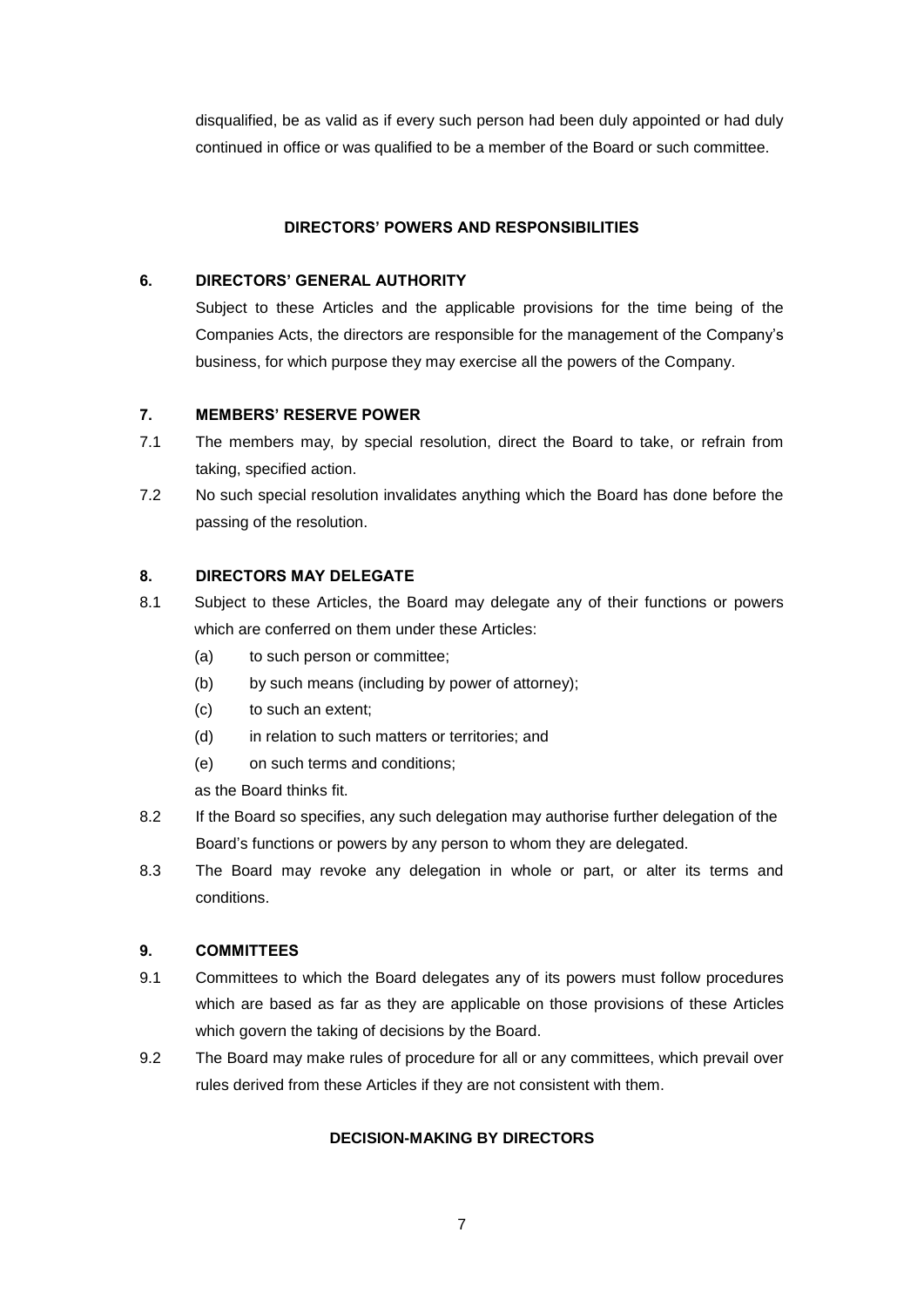#### **10. DIRECTORS TO TAKE DECISIONS COLLECTIVELY**

10.1 Unless expressly stated otherwise in these Articles, any decision of the Board must be either a majority decision at a meeting or a decision taken in accordance with Article 11.

#### **11. UNANIMOUS DECISIONS**

- 11.1 A decision of the Board is taken in accordance with this Article 11 when all Eligible Directors indicate to each other by any means that they share a common view on a matter.
- 11.2 Such a decision may take the form of a resolution in writing, where each Eligible Director has signed one or more copies of it, or to which each Eligible Director has otherwise indicated agreement in writing.
- 11.3 A decision may not be taken in accordance with this Article 11 if the Eligible Directors would not have formed a quorum at such a meeting.

#### **12. BOARD MEETINGS**

- 12.1 Subject to Article 12.3, each Board meeting shall be held on the date and at the time and venue set at the preceding meeting.
- 12.2 The Board may meet together for the dispatch of business, adjourn and otherwise regulate their meetings at its discretion.
- 12.3 The Chairman or (at the request of the Chairman) the Secretary may summon a meeting of the Board by giving not less than 7 Business Days' notice (or such lesser notice as all the directors may agree).
- 12.4 Notice of any Board meeting must indicate:
	- (a) its proposed date and time;
	- (b) where it is to take place; and
	- (c) if it is anticipated that directors participating in the meeting will not be in the same place, how it is proposed that they should communicate with each other during the meeting.
- 12.5 Notice of a Board meeting must be given to each director and must be in writing.
- 12.6 Notice of a Board meeting need not be given to directors who waive their entitlement to notice of that meeting, by giving notice to that effect to the Company not more than 7 days after the date on which the meeting is held. Where such notice is given after the meeting has been held, that does not affect the validity of the meeting, or of any business conducted at it.
- 12.7 An agenda and supporting papers for each Board meeting shall be sent to each director in writing at least five days in advance of the meeting save that, if approved by the Chairman, supporting papers may be circulated less than five days prior to the relevant meeting.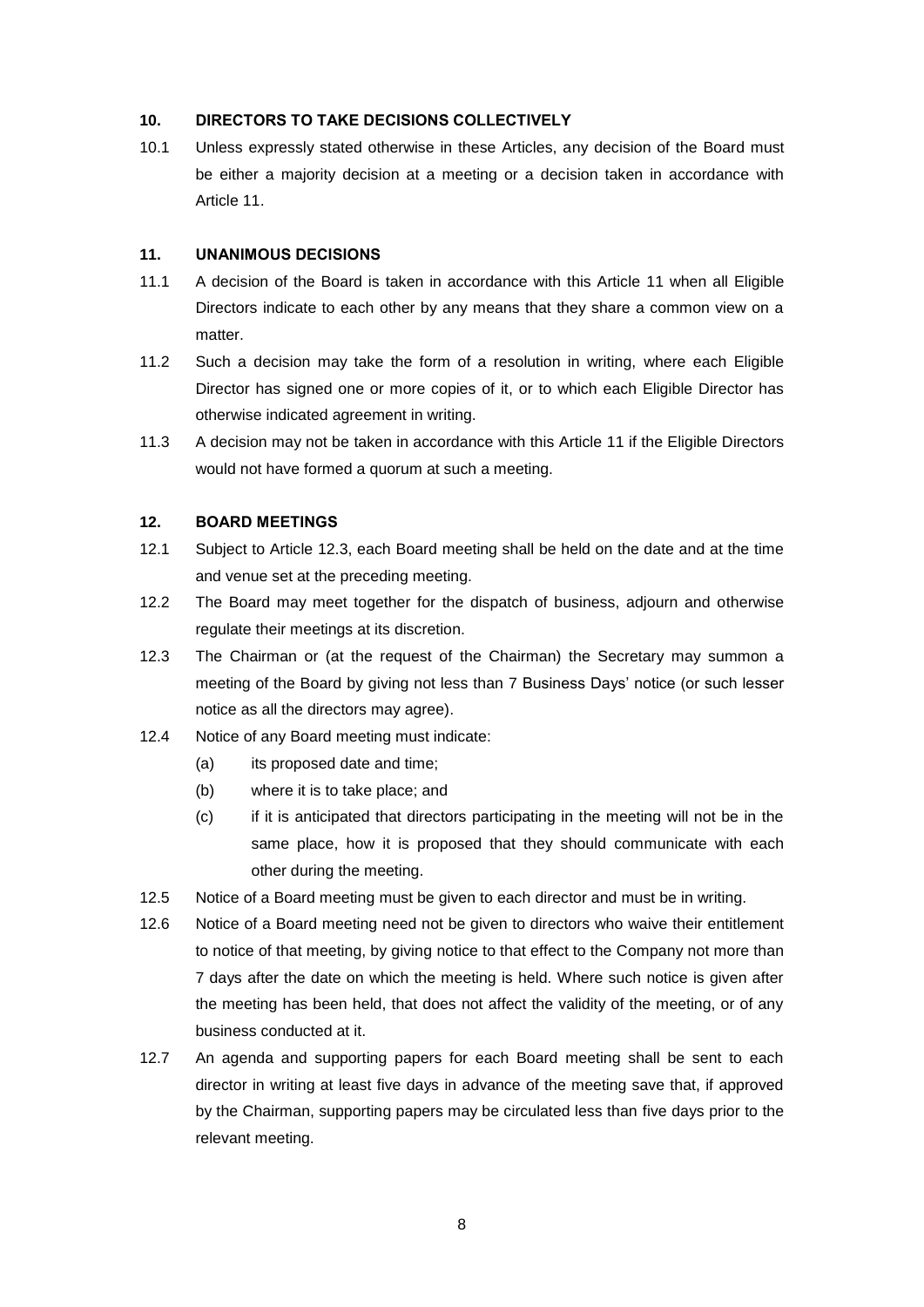#### **13. PARTICIPATION IN BOARD MEETINGS**

- 13.1 Subject to these Articles, directors participate in a Board meeting, or part of a Board meeting, when:
	- (a) the meeting has been called and takes place in accordance with these Articles; and
	- (b) they can each communicate to the others any information or opinions they have on any particular item of the business of the meeting.
- 13.2 In determining whether directors are participating in a Board meeting, it is irrelevant where any director is or how they communicate with each other.
- 13.3 If all the directors participating in a meeting are not in the same place, they may decide that the meeting is to be treated as taking place wherever any of them is.

#### **14. QUORUM FOR BOARD MEETINGS**

- 14.1 The quorum for Board meetings shall be at least fifty per cent of the Board members of which:
	- (a) each director forming part of a quorum must be an Eligible Director; and
	- (b) four of the directors forming part of the quorum must be Class B Directors.

If the above conditions are not satisfied at a Board meeting, such meeting shall not be quorate.

- 14.2 If the total number of directors for the time being is less than the quorum required, the directors must not take any decision other than a decision:
	- (a) to appoint further directors; or
	- (b) call a further Board meeting.

#### **15. CASTING VOTE**

- 15.1 If the numbers of votes for and against a proposal at a Board meeting are equal, the Chairman or such other director chairing the meeting has a casting vote.
- 15.2 Article 15.1 shall not apply in respect of a particular meeting (or part of a meeting) if, in accordance with these Articles, the Chairman or such other director chairing the meeting is not an Eligible Director for the purposes of that meeting (or part of that meeting).

## **16. CONFLICTS OF INTEREST**

- 16.1 The Board may, in accordance with the requirements set out in this Article 16, authorise any Conflict proposed to them by any director which would, if not authorised, involve a director (an **Interested Director**) breaching his duty under section 175 of the CA 2006 to avoid conflicts of interest.
- 16.2 Any authorisation under this article 16 shall be effective only if:
	- (a) the matter in question shall have been proposed by any director for consideration in the same way that any other matter may be proposed to the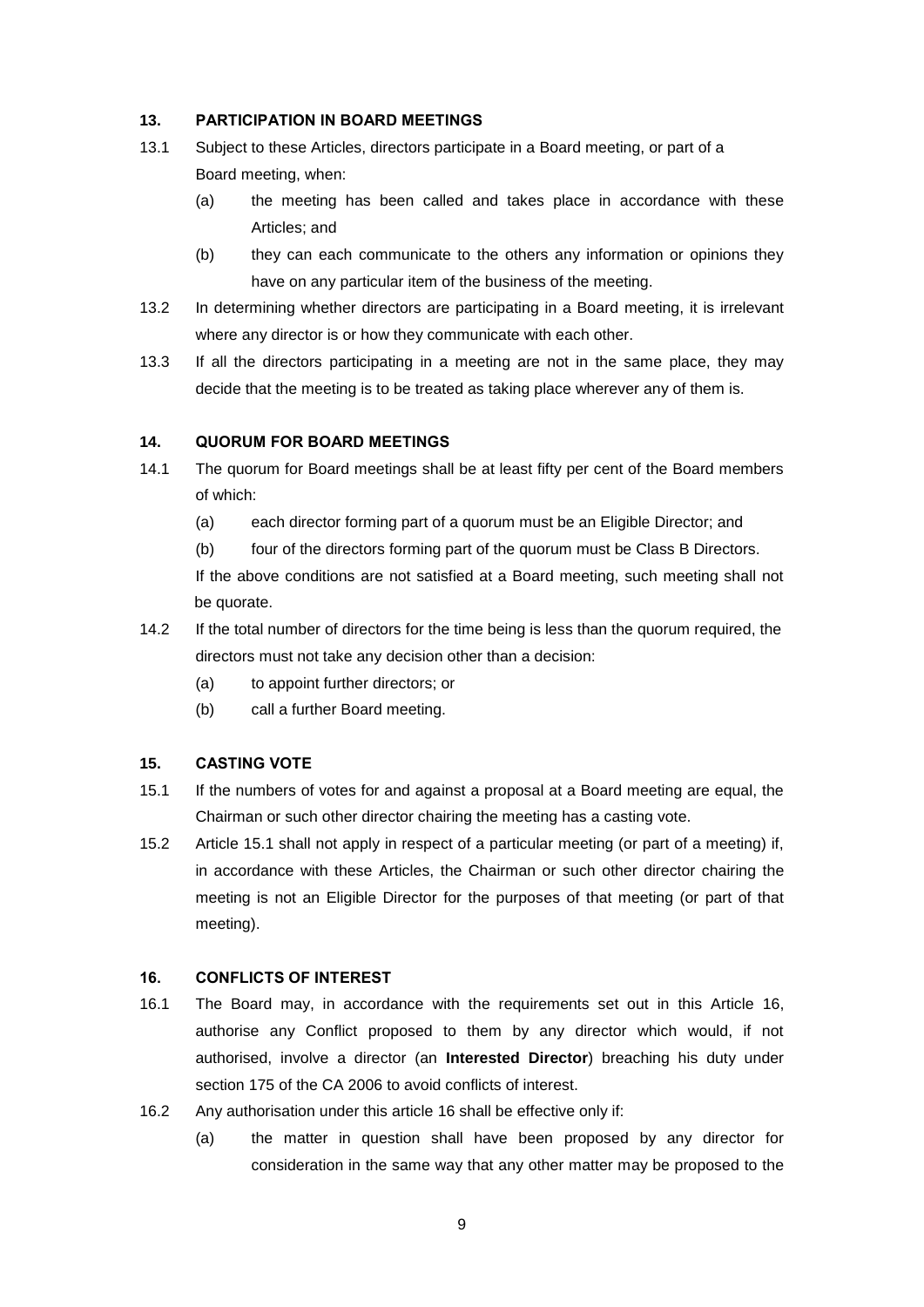directors under the provisions of these Articles or in such other manner as the directors may determine;

- (b) any requirement as to the quorum for consideration of the relevant matter is met without counting the Interested Director; and
- (c) the matter was agreed to without the Interested Director voting or would have been agreed to if the Interested Director's vote had not been counted.
- 16.3 Any authorisation of a Conflict under this Article 16 may (whether at the time of giving the authorisation or subsequently):
	- (a) extend to any actual or potential conflict of interest which may reasonably be expected to arise out of the matter or situation so authorised;
	- (b) provide that the Interested Director be excluded from the receipt of documents and information and the participation in discussions (whether at meetings of the directors or otherwise) related to the Conflict;
	- (c) provide that the Interested Director shall or shall not be an Eligible Director in respect of any future decision of the directors in relation to any resolution related to the Conflict;
	- (d) impose upon the Interested Director such other terms for the purposes of dealing with the Conflict as the directors think fit;
	- (e) provide that, where the Interested Director obtains, or has obtained (through his involvement in the Conflict and otherwise than through his position as a director of the Company) information that is confidential to a third party, he shall not be obliged to disclose that information to the Company, or to use it in relation to the Company's affairs where to do so would amount to a breach of that confidence; and
	- (f) permit the Interested Director to absent himself from the discussion of matters relating to the Conflict at any meeting of the directors and be excused from reviewing papers prepared by, or for, the directors to the extent they relate to such matters.
- 16.4 Where the Board authorises a Conflict, the Interested Director shall be obliged to conduct himself in accordance with any terms and conditions imposed by the Board in relation to the Conflict.
- 16.5 The Board may revoke or vary such authorisation at any time, but this shall not affect anything done by the Interested Director prior to such revocation or variation in accordance with the terms of such authorisation.
- 16.6 A director is not required, by reason of being a director (or because of the fiduciary relationship established by reason of being a director), to account to the Company for any remuneration, profit or other benefit which he derives from or in connection with a relationship involving a Conflict which has been authorised by the Board in accordance with these Articles or by the Company in general meeting (subject in each case to any terms, limits or conditions attaching to that authorisation) and no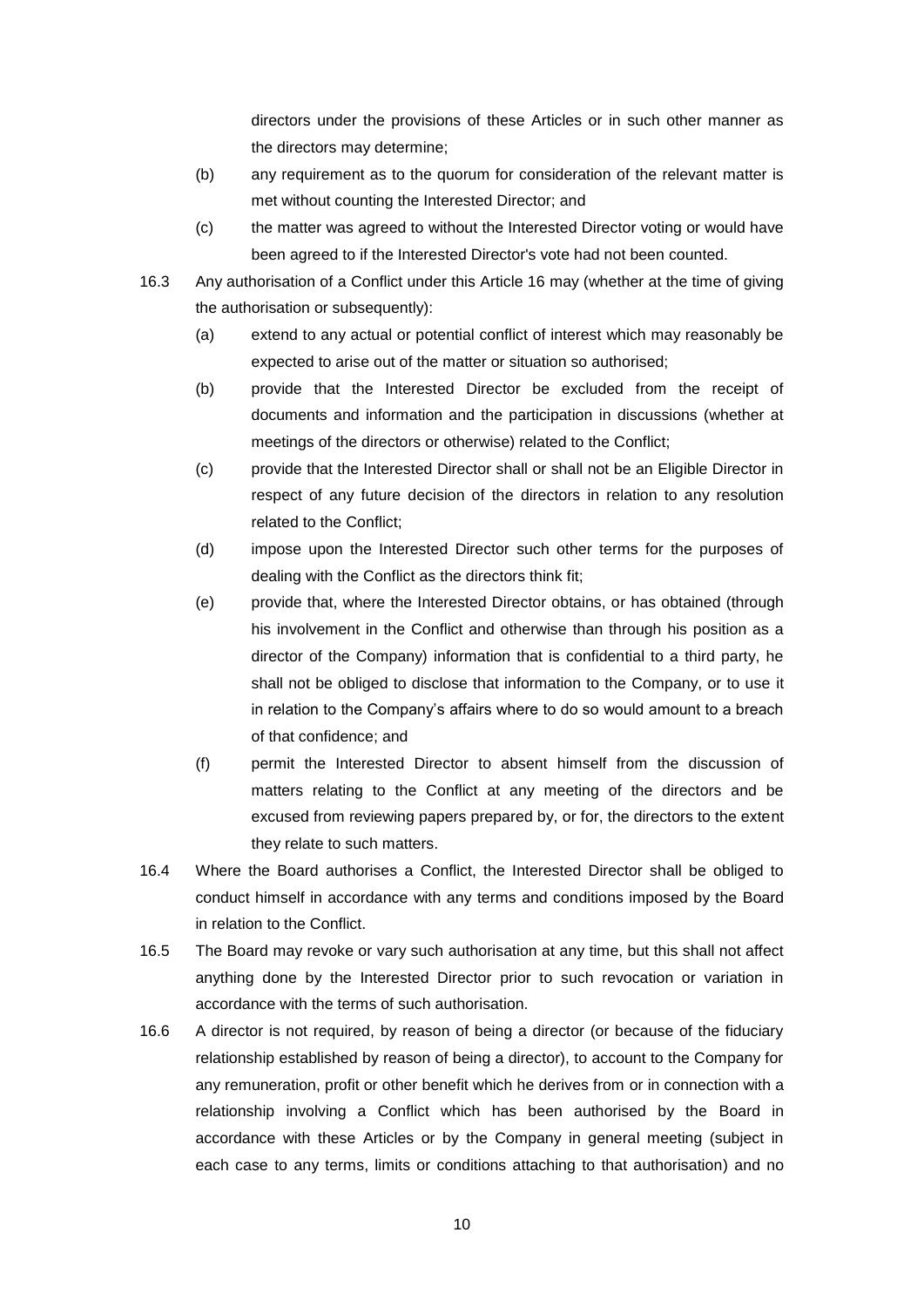contract shall be liable to be avoided on such grounds nor shall the receipt of any such remuneration or other benefit constitute a breach of his duty under section 176 of CA 2006.

#### **17 TRANSACTIONS OR ARRANGEMENTS WITH THE COMPANY**

- 17.1 Subject to sections 177(5) and 177(6) and sections 182(5) and 182(6) of the CA 2006, and provided he has declared the nature and extent of his interest in accordance with the requirements of the CA 2006, a director who is in any way, whether directly or indirectly, interested in an existing or proposed transaction or arrangement with the Company:
	- (a) may be a party to, or otherwise interested in, any transaction or arrangement with the Company or in which the Company is otherwise (directly or indirectly) interested;
	- (b) shall be an Eligible Director for the purposes of any proposed decision of the directors (or committee of directors) in respect of such existing or proposed transaction or arrangement in which he is interested;
	- (c) shall be entitled to vote at a meeting of directors (or of a committee of the directors) or participate in any unanimous decision, in respect of such existing or proposed transaction or arrangement in which he is interested;
	- (d) may act by himself or his firm in a professional capacity for the Company (otherwise than as auditor) and he or his firm shall be entitled to remuneration for professional services as if he were not a director;
	- (e) may be a director or other officer of, or employed by, or a party to a transaction or arrangement with, or otherwise interested in, any body corporate in which the Company is otherwise (directly or indirectly) interested; and
	- (f) shall not, save as he may otherwise agree, be accountable to the Company for any benefit which he (or a person connected with him (as defined in section 252 of the CA 2006)) derives from any such transaction or arrangement or from any such office or employment or from any interest in any such body corporate and no such transaction or arrangement shall be liable to be avoided on the grounds of any such interest or benefit nor shall the receipt of any such remuneration or other benefit constitute a breach of his duty under section 176 of the CA 2006.
- 17.2 Subject to Article 17.3, if a question arises at a Board meeting or a meeting of a committee of directors as to the right of a director to participate in the meeting (or part of the meeting) for voting or quorum purposes, the question may, before the conclusion of the meeting, be referred to the chairman of that meeting whose ruling in relation to any director other than the chairman is to be final and conclusive.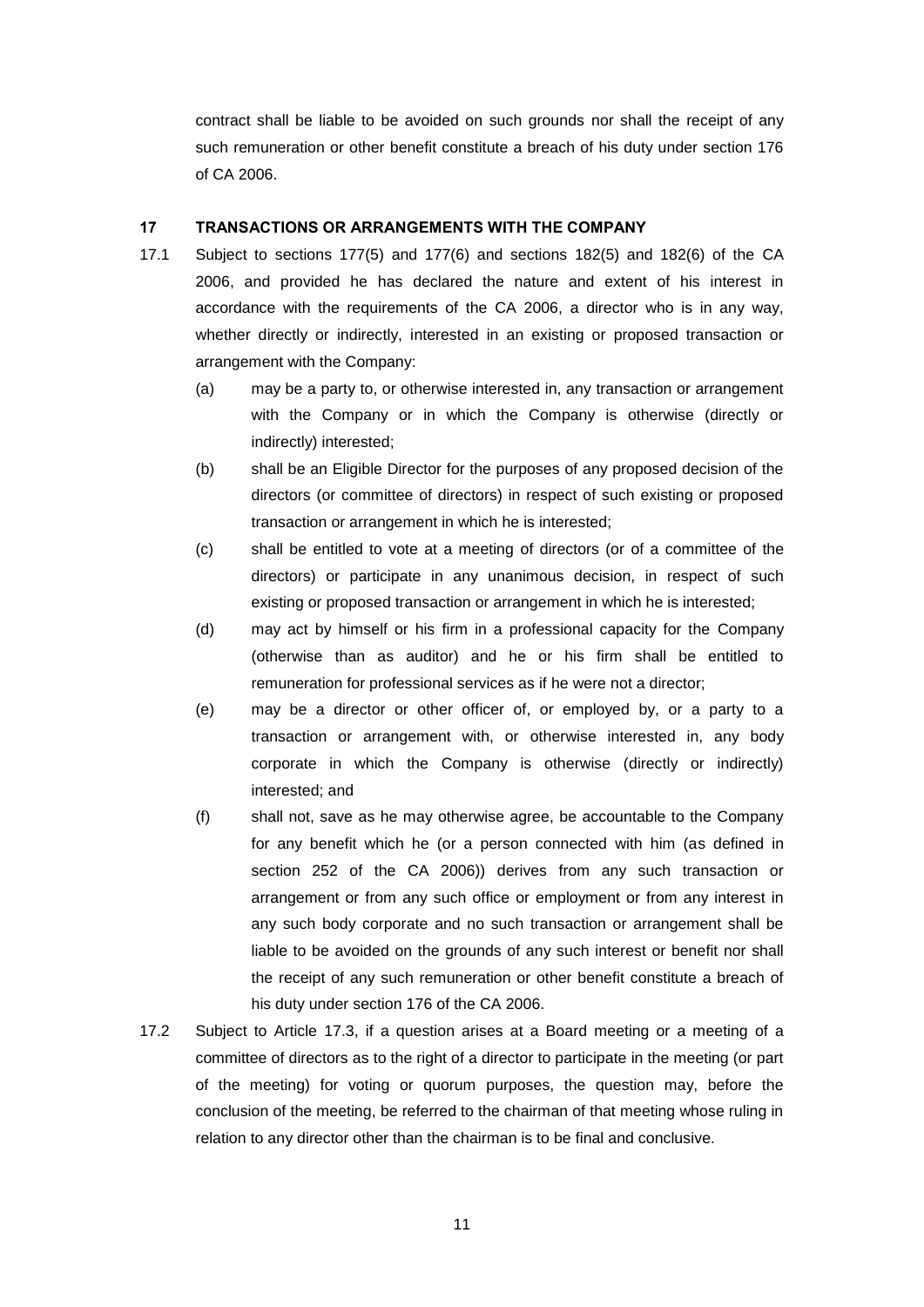17.3 If any question as to the right to participate in the Board meeting or a meeting of a committee of directors (or part of the meeting in each case) should arise in respect of the chairman of that meeting, the question is to be decided by a decision of the directors at that meeting, for which purpose the chairman is not to be counted as participating in the meeting (or that part of the meeting) for voting or quorum purposes.

### **18. RECORDS OF DECISIONS TO BE KEPT**

- 18.1 The directors must ensure that the Company keeps a record, in writing, for at least 10 years from the date of the decision recorded, of every unanimous or majority decision taken by the directors.
- 18.2 Where decisions of the directors are taken by electronic means, such decisions shall be recorded by the directors in permanent form, so that they may be read with the naked eye.

## **19. DIRECTORS' DISCRETION TO MAKE FURTHER RULES**

Subject to these Articles, the directors may make any rule which they think fit about how they take decisions, and about how such rules are to be recorded or communicated to directors.

### **20. ALTERNATE DIRECTORS**

No director shall have the right to appoint an alternate.

#### **21. DIRECTORS' REMUNERATION**

- 21.1 Directors may undertake any services for the Company that the Board decides.
- 21.2 Directors are entitled to such remuneration as the Board determines:
	- (a) for their services to the Company as directors, and
	- (b) for any other service which they undertake for the Company.
- 21.3 Subject to these Articles, a director's remuneration may:
	- (a) take any form, and
	- (b) include any arrangements in connection with the payment of a pension, allowance or gratuity, or any death, sickness or disability benefits, to or in respect of that director.
- 21.4 Unless the Board decides otherwise, directors' remuneration accrues from day to day.
- 21.5 Unless the Board decides otherwise, directors are not accountable to the Company for any remuneration which they receive as directors or other officers or employees of the Company's subsidiaries or of any other body corporate in which the Company is interested.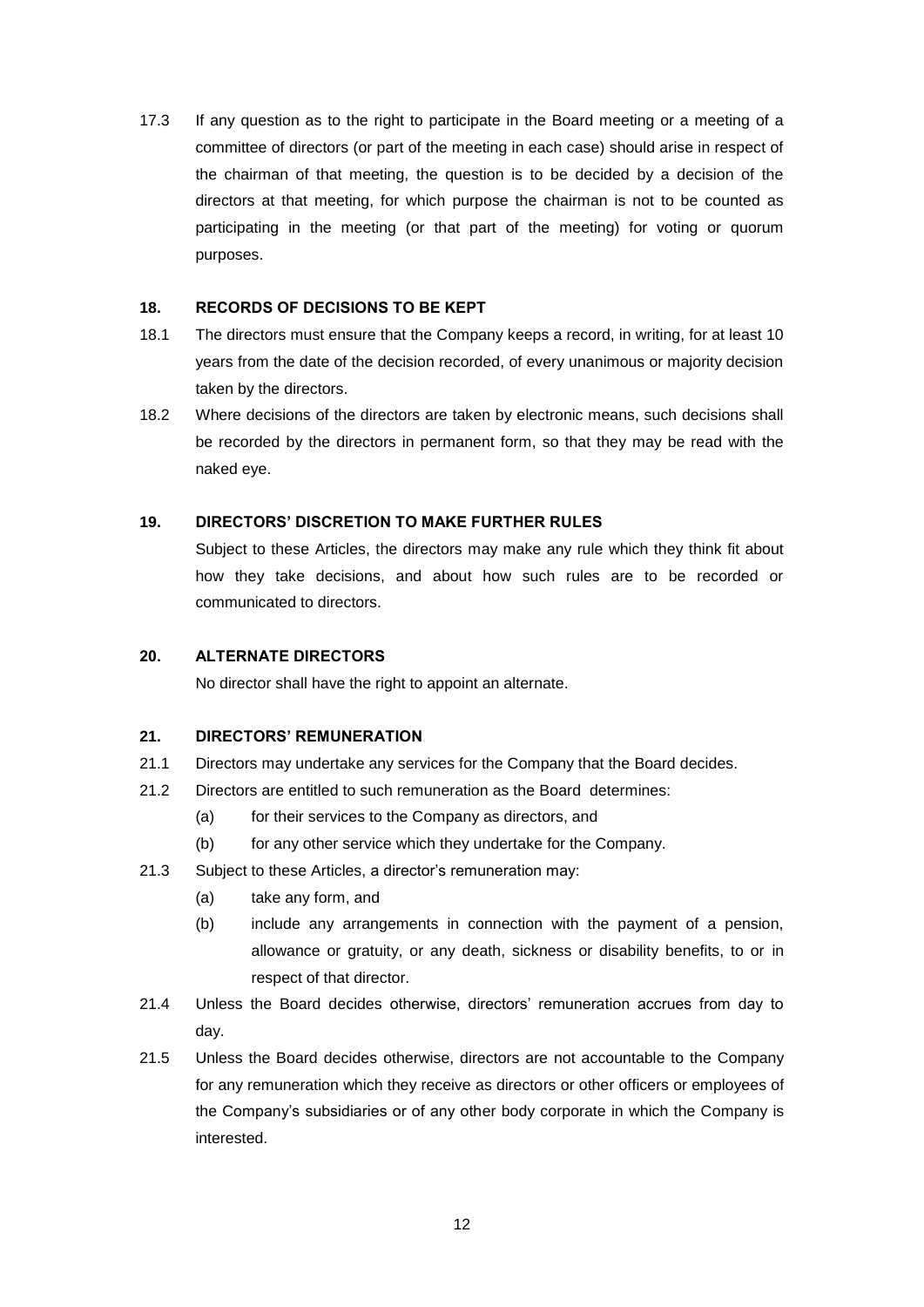### **22. OFFICERS' EXPENSES**

- 22.1 The Company may pay any reasonable expenses which the directors and the Secretary (if any) properly incur in connection with their attendance at:
	- (a) meetings of directors or committees of directors;
	- (b) general meetings; or
	- (c) separate meetings of any class of members or the holders of debentures of the Company,

or otherwise in connection with the exercise of their powers and the discharge of their responsibilities in relation to the Company.

#### **23. CHAIRMAN AND DEPUTY CHAIRMAN**

- 23.1 The Board shall elect a Chairman from amongst the Class B Directors and may determine (subject to these Articles) the period for which that person is to hold office and the terms of his appointment (as to remuneration (if any) and otherwise) as the Board thinks fit and may revoke such appointment or vary the terms thereof. Such appointment shall be determined automatically if that person ceases to be a director of the Company.
- 23.2 The Board shall elect a Deputy Chairman from amongst the Class B Directors and may determine (subject to these Articles) the period for which that person is to hold office and the terms of his appointment (as to remuneration (if any) and otherwise) as the Board thinks fit and may revoke such appointment or vary the terms thereof. Such appointment shall be determined automatically if that person ceases to be a director of the Company.
- 23.3 If the Chairman is not present at a Board meeting within fifteen minutes after the time appointed for holding the meeting, the Deputy Chairman shall chair the meeting.
- 23.4 If neither the Chairman nor the Deputy Chairman is present at a Board meeting within fifteen minutes after the time appointed for holding the meeting, the Board may choose one of the Class B Directors present to chair the meeting.

#### **24. CHIEF EXECUTIVE**

- 24.1 Subject to the provisions of the CA 2006, the Board may appoint any person as Chief Executive and may enter into an agreement or arrangement with such person for his employment by the Company or to the provision by him of any services.
- 24.2 Any such appointment, agreement or arrangement may be made upon such terms as the Board determines.

#### **25. SECRETARY**

The Board may appoint any person who is willing to act as the secretary of the Company for such term, at such remuneration, and upon such conditions as it may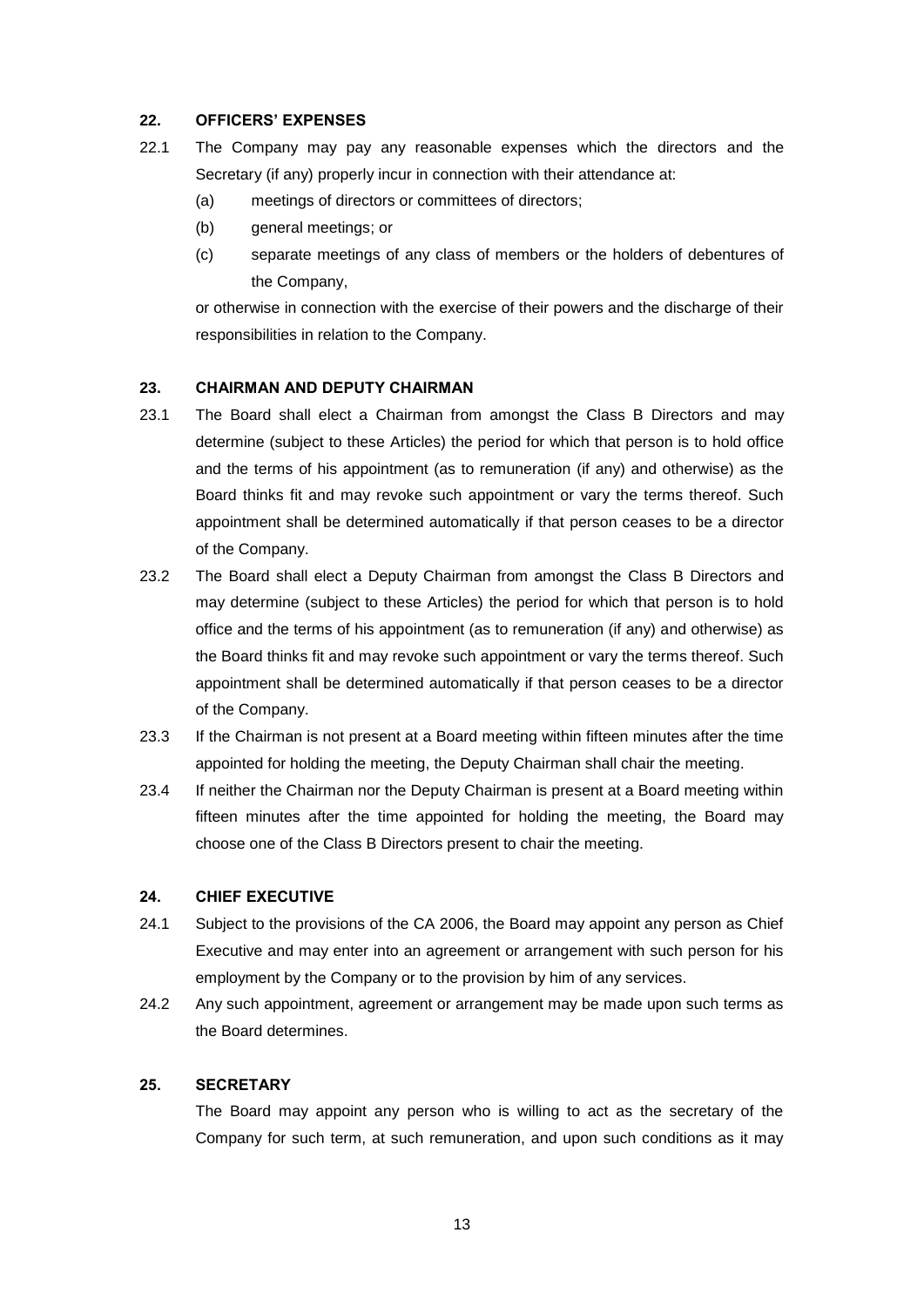think fit and from time to time remove such person and, if the Board so decides, appoint a replacement.

# **PART 3 MEMBERSHIP**

#### **26. MEMBERS**

- 26.1 Subject to the provisions of these Articles, the members of the Company shall be the Class "A" Members and the Class "B" Members.
- 26.2 The Company shall keep a register of members pursuant to section 113 of CA 2006 and shall enter in such register the members' respective names and addresses and their class of membership.
- 26.3 No person shall become a member of the Company unless:
	- (a) that person has completed an application for membership in such form as the Board may from time to time prescribe containing an agreement by the applicant to be bound by the provisions of these Articles and such other requirements as the Board may from time to time determine, and
	- (b) the Board have approved the application,

and the Board shall have full and absolute power and authority to refuse any application for membership without being bound to give any reason for such refusal.

26.4 No person shall become a Class B Member unless that person is appointed as a Class B Director in accordance with Article 4.2 simultaneously with becoming a Class B Member.

#### **27. TERMINATION OF MEMBERSHIP**

- 27.1 Any member of the Company shall cease to be a member:
	- (a) if the member shall resign by giving 7 days' notice to the Board in writing;
	- (b) if the member shall commit any breach of any agreement with the Company upon the terms of which such member was or is admitted to membership and the Board shall resolve that the member be excluded from membership;
	- (c) if the member shall become insolvent for the purposes of the Insolvency Act 1986 or, being an individual, shall compound with his or her creditors generally or become of unsound mind and such membership shall cease on the date of the necessary declaration by the Board; or
	- (d) if the member, being an individual, dies;

PROVIDED ALWAYS that as regards Article 27.1(b), not less than seven clear days' notice in writing shall be given to the member concerned of the intention to propose the resolution for exclusion from membership and the member shall be entitled to be present and to be heard at the meeting of the Board at which such resolution is proposed.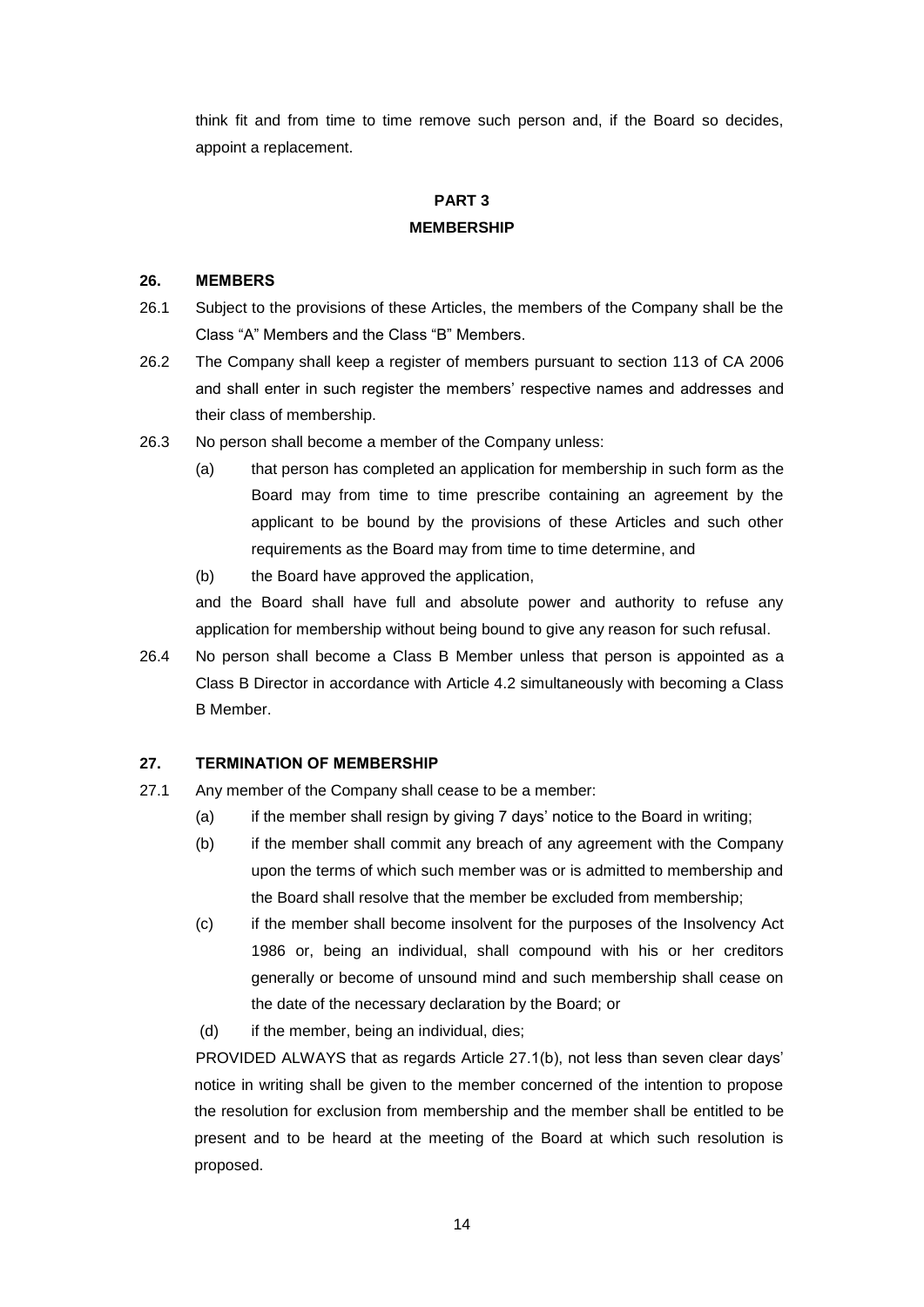- 27.2 If a Class B Member ceases to be a director, he shall cease to be a member simultaneously with ceasing to be a director.
- 27.3 Membership is not transferable.

#### **ORGANISATION OF GENERAL MEETINGS**

#### **28. GENERAL MEETINGS**

28.1 The Board may, whenever it thinks fit, convene a general meeting, and general meetings shall also be convened on requisition by the members as provided by sections 303 to 305 of the CA 2006.

#### **29. NOTICE OF GENERAL MEETINGS**

- 29.1 A general meeting called for the passing of a special resolution shall be called by at least 21 clear days' notice in writing, and a general meeting for the passing of an ordinary resolution shall be called by at least 14 clear days' notice in writing. The notice shall specify the place, the day and the hour of the meeting and the general nature of the business to be transacted and shall be given in manner hereinafter mentioned or in such other manner, if any, as may be prescribed by the Company in a general meeting to such persons as are, under these Articles, entitled to receive such notices from the Company.
- 29.2 A meeting of the Company shall, notwithstanding that it is called by shorter notice than that specified in Article 29.1 be deemed to have been duly called if it is so agreed by all members having a right to attend and vote at the meeting.
- 29.3 The accidental omission to give notice of a meeting to, or the non-receipt of notice of a meeting by, any person entitled to received notice shall not invalidate the proceedings at that meeting.

#### **30. ATTENDANCE AND SPEAKING AT GENERAL MEETINGS**

- 30.1 Each member shall have the right to attend a meeting of the Company or, in the case of a Class A Member, appoint a representative to attend such meeting provided that such representative shall be its respective Leader.
- 30.2 A person is able to exercise the right to speak at a general meeting when that person is in a position to communicate to all those attending the meeting, during the meeting, any information or opinions which that person has on the business of the meeting.
- 30.3 A person is able to exercise the right to vote at a general meeting when:
	- (a) that person is able to vote, during the meeting, on resolutions put to the vote at the meeting, and
	- (b) that person's vote can be taken into account in determining whether or not such resolutions are passed at the same time as the votes of all the other persons attending the meeting.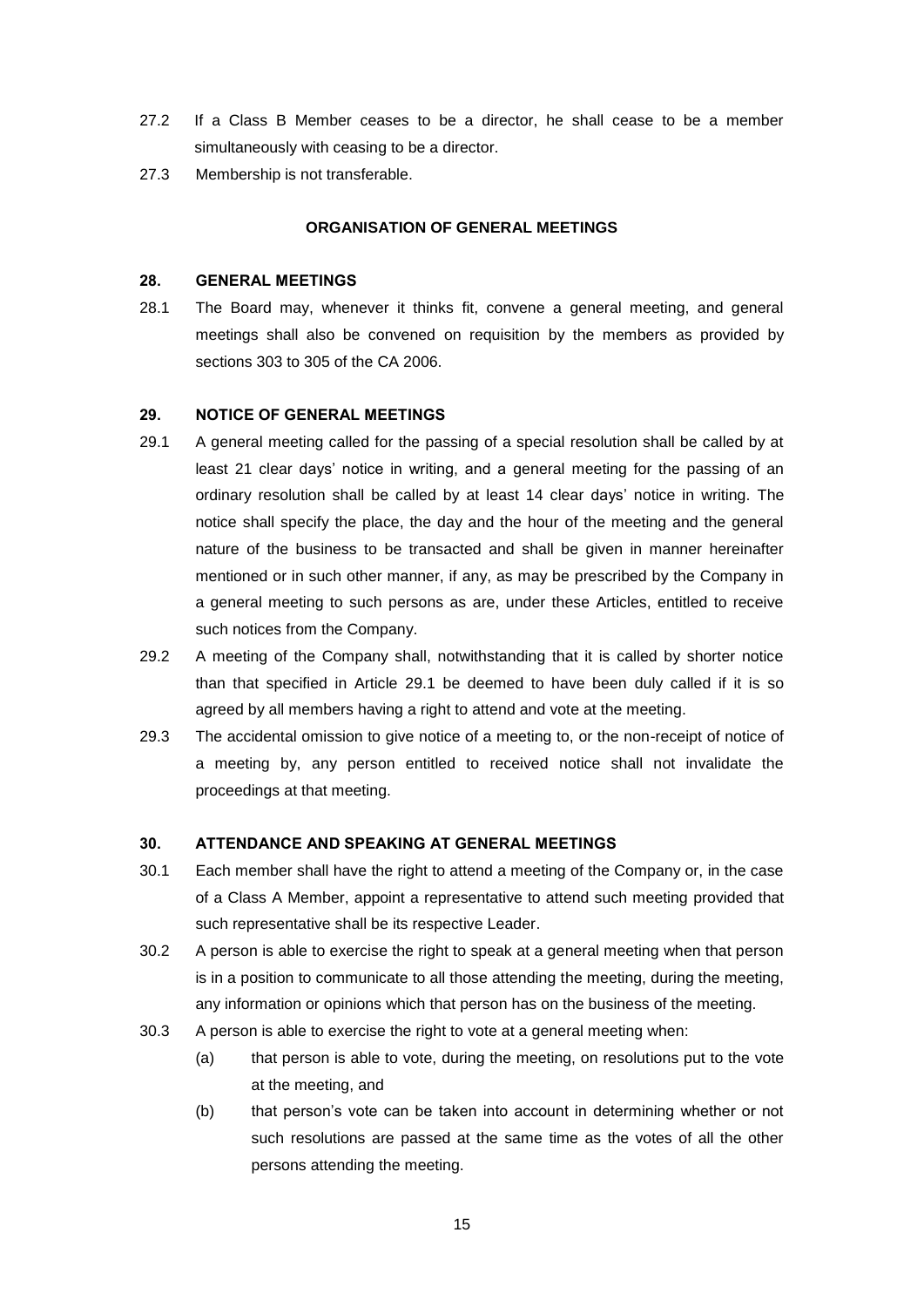30.4 The Board may make whatever arrangements they consider appropriate to enable those attending a general meeting to exercise their rights to speak or vote at it.

### **31. QUORUM FOR GENERAL MEETINGS**

- 31.1 No business other than the appointment of a chairman of the meeting is to be transacted at a general meeting if the persons attending it do not constitute a quorum.
- 31.2 At least fifty per cent of members of the Company present in person or by a proxy and entitled to vote upon the business to be transaction shall be a quorum.

## **32. CHAIRING GENERAL MEETINGS**

- 32.1 If the Board has appointed a Chairman, the Chairman shall chair general meetings if present and willing to do so.
- 32.2 If the Board has appointed a Chairman and a Deputy Chairman but the Chairman is unwilling to chair the general meeting or is not present within ten minutes of the time at which a meeting was due to start the Deputy Chairman shall chair the general meeting if present and willing to do so.
- 32.3 If the Board has not appointed a Chairman or a Deputy Chairman, or if the Chairman and the Deputy Chairman is unwilling to chair the general meeting or is not present within ten minutes of the time at which a general meeting was due to start:
	- (a) the directors present, or
	- (b) (if no directors are present), the meeting,

must appoint a director or member to chair the meeting, and the appointment of the chairman of the meeting must be the first business of the meeting.

32.4 The person chairing a general meeting in accordance with this Article 32 is referred to as "the chairman of the meeting".

# **33. ATTENDANCE AND SPEAKING BY DIRECTORS AND NON-MEMBERS**

- 33.1 Directors may attend and speak at general meetings, whether or not they are members.
- 33.2 The chairman of the meeting may permit other persons who are not members of the Company to attend and speak at a general meeting.

# **34. ADJOURNMENT**

- 34.1 If the persons attending a general meeting within half an hour of the time at which the meeting was due to start do not constitute a quorum, or if during a general meeting a quorum ceases to be present, the chairman of the meeting must adjourn it.
- 34.2 The chairman of the meeting may adjourn a general meeting at which a quorum is present if:
	- (a) the meeting consents to an adjournment, or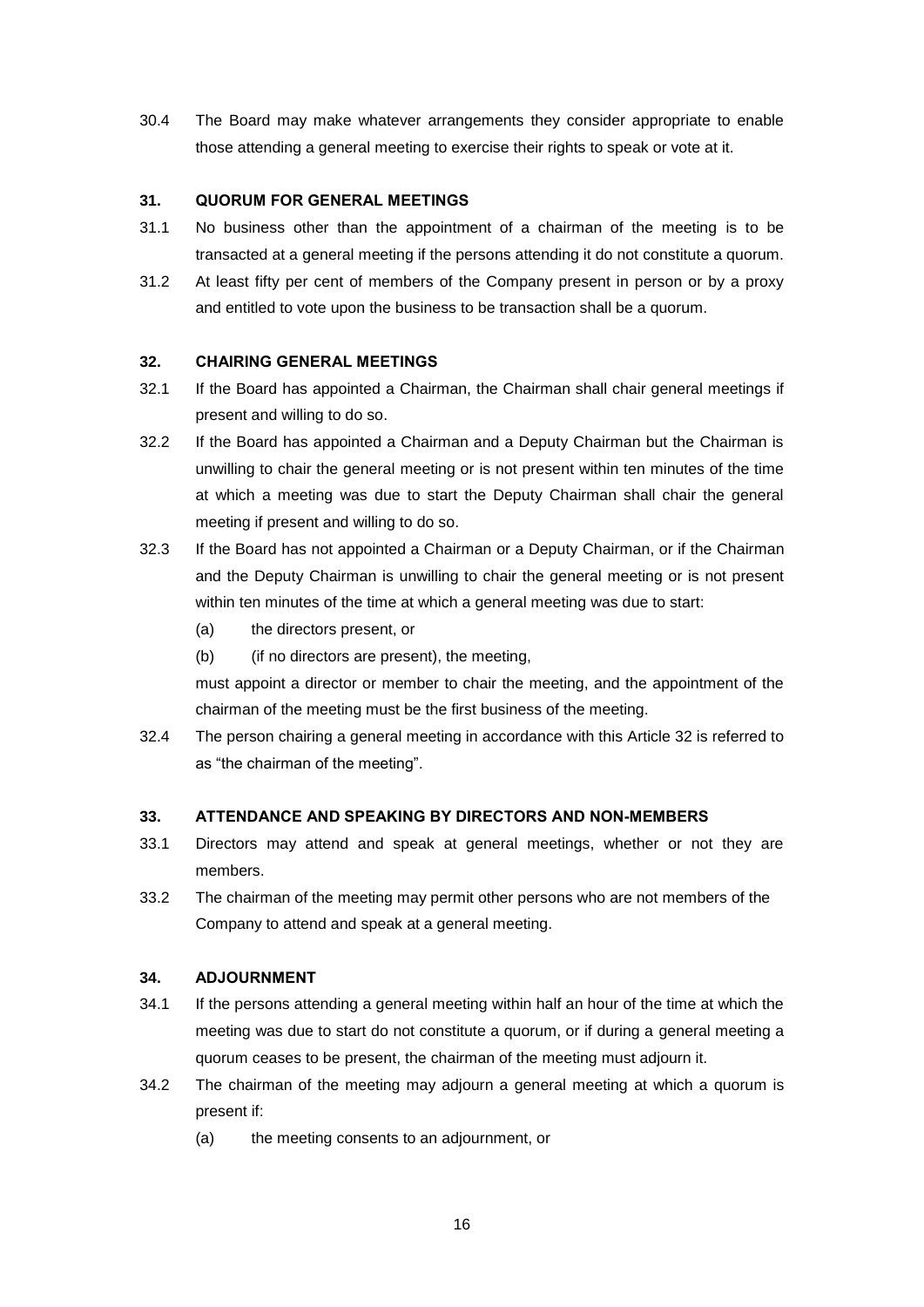- (b) it appears to the chairman of the meeting that an adjournment is necessary to protect the safety of any person attending the meeting or ensure that the business of the meeting is conducted in an orderly manner.
- 34.3 The chairman of the meeting must adjourn a general meeting if directed to do so by the meeting.
- 34.4 When adjourning a general meeting, the chairman of the meeting must:
	- (a) either specify the time and place to which it is adjourned or state that it is to continue at a time and place to be fixed by the directors, and
	- (b) have regard to any directions as to the time and place of any adjournment which have been given by the meeting.
- 34.5 If the continuation of an adjourned meeting is to take place more than 14 days after it was adjourned, the company must give at least 7 clear days' notice of it (that is, excluding the day of the adjourned meeting and the day on which the notice is given):
	- (a) to the same persons to whom notice of the Company's general meetings is required to be given, and
	- (b) containing the same information which such notice is required to contain.
- 34.6 No business may be transacted at an adjourned general meeting which could not properly have been transacted at the meeting if the adjournment had not taken place.
- 34.7 If a meeting is adjourned pursuant to this Article 34 by reason of a quorum not being present and a quorum is not present at the adjourned meeting within half an hour from the time appointed for the meeting, the members present shall be a quorum.

# **VOTING AT GENERAL MEETINGS**

# **35. VOTING: GENERAL**

- 35.1 Each member shall have the right to cast the number of votes at general meetings referred to in this Article 35 or, in the case of a Class A Member, appoint a representative to vote at general meetings provided that such representative shall be its respective Leader.
- 35.2 A resolution put to the vote of a general meeting must be decided on a show of hands unless a poll is duly demanded in accordance with Article 37.
- 35.3 Subject to the CA 2006, on a show of hands and on a poll every member who is present in person or by proxy shall have one vote.
- 35.4 In the case of equality of votes, whether on a show of hands or on a poll, the chairman of the meeting shall have a second or casting vote.

# **36. ERRORS AND DISPUTES**

36.1 No objection may be raised to the qualification of any person voting at a general meeting except at the meeting or adjourned meeting at which the vote objected to is tendered, and every vote not disallowed at the meeting is valid.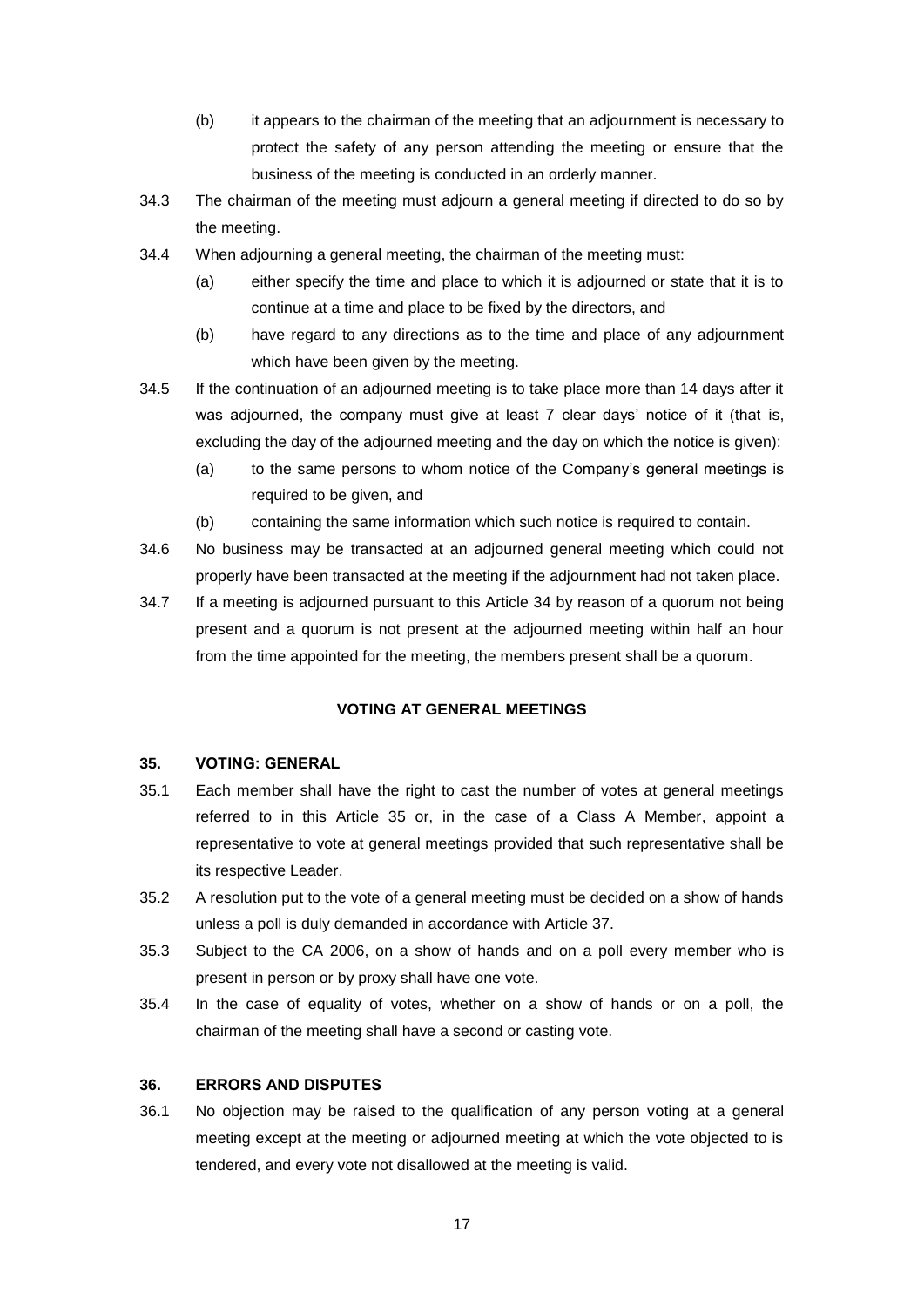36.2 Any such objection must be referred to the chairman of the meeting whose decision is final.

## **37. POLL VOTES**

- 37.1 A poll on a resolution may be demanded:
	- (a) in advance of the general meeting where it is to be put to the vote; or
	- (b) at a general meeting, either before a show of hands on that resolution or immediately after the result of a show of hands on that resolution is declared.
- 37.2 A poll may be demanded by:
	- (a) the chairman of the meeting;
	- (b) the Board; or
	- (c) two or more persons having the right to vote on the resolution.
- 37.3 A demand for a poll may be withdrawn if:
	- (a) the poll has not yet been taken; and
	- (b) the chairman of the meeting consents to the withdrawal.

A demand so withdrawn shall not invalidate the result of a show of hands declared before the demand was made.

37.4 Polls must be taken immediately and in such manner as the chairman of the meeting directs.

### **38. CONTENT OF PROXY NOTICES**

- 38.1 Proxies may only validly be appointed by a notice in writing (a "**proxy notice**") which:
	- (a) states the name and address of the member appointing the proxy;
	- (b) identifies the person appointed to be that member's proxy and the general meeting in relation to which that person is appointed;
	- (c) is signed by or on behalf of the member appointing the proxy, or is authenticated in such manner as the Board may determine; and
	- (d) is delivered to the Company in accordance with these Articles and any instructions contained in the notice of the general meeting to which they relate and received by the Company:
		- (i) subject to Articles 38.1(d)(ii) and (iii) in the case of a general meeting or adjourned meeting, not less than 48 hours before the time at which the right to vote is to be exercised;
		- (ii) in the case of a poll taken more than 48 hours after it is demanded, after the poll has been demanded and not less than 24 hours before the time appointed for the taking of the poll; or
		- (iii) where the poll is not taken forthwith but is taken not more than 48 hours after it was demanded, at the time at which the poll was demanded or 24 hours before the time appointed for the taking of the poll, whichever is the later,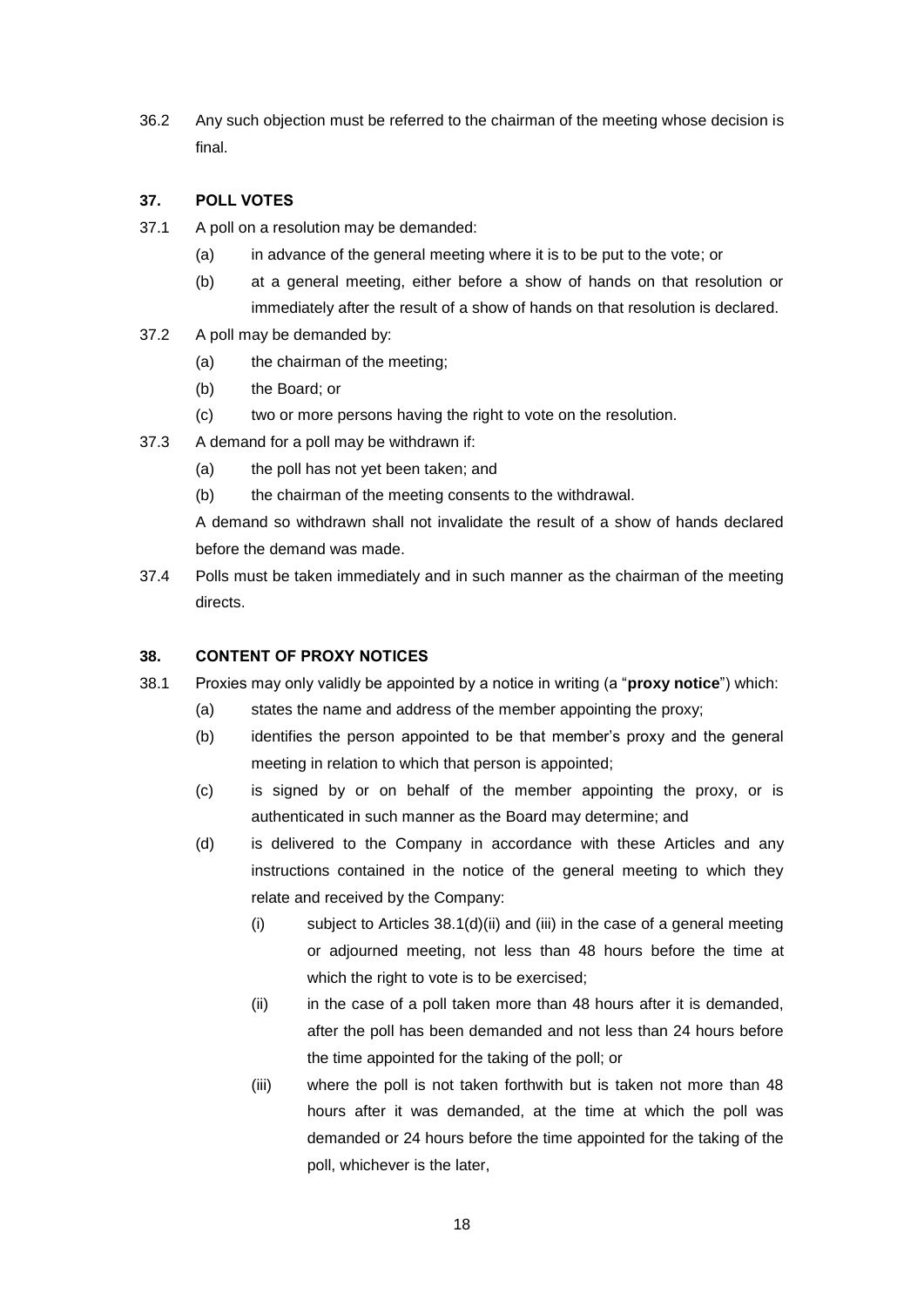and a proxy notice which is not delivered in such manner shall be invalid.

- 38.2 The Board may require proxy notices to be delivered in a particular form, and may specify different forms for different purposes.
- 38.3 Proxy notices may specify how the proxy appointed under them is to vote (or that the proxy is to abstain from voting) on one or more resolutions.
- 38.4 Unless a proxy notice indicates otherwise, it must be treated as:
	- (a) allowing the person appointed under it as a proxy discretion as to how to vote on any ancillary or procedural resolutions put to the meeting, and
	- (b) appointing that person as a proxy in relation to any adjournment of the general meeting to which it relates as well as the meeting itself.
- 38.5 The Company is under no obligation to check whether proxies or, where a member is not an individual, such member's appointed representative are voting in accordance with their instructions and a vote is not invalidated should such instructions not be followed.

#### **39. DELIVERY OF PROXY NOTICES**

- 39.1 Any notice of a general meeting must specify the address at which the Company or its agents will receive a proxy notice relating to that meeting, or any adjournment of it, delivered in hard copy or electronic form.
- 39.2 A person who is entitled to attend, speak or vote (either on a show of hands or on a poll) at a general meeting remains so entitled in respect of that meeting or any adjournment of it, even though a valid proxy notice has been delivered to the Company by or on behalf of that person to the address referred to in Article 39.1.
- 39.3 An appointment under a proxy notice may be revoked by delivering to the Company a notice in writing given by or on behalf of the person by whom or on whose behalf the proxy notice was given.
- 39.4 A notice revoking a proxy appointment only takes effect if it is delivered before the start of the meeting or adjourned meeting to which it relates.
- 39.5 If a proxy notice is not executed by the person appointing the proxy, it must be accompanied by written evidence of the authority of the person who executed it to execute it on the appointor's behalf such evidence having been approved by the Board.

#### **40. AMENDMENTS TO RESOLUTIONS**

- 40.1 An ordinary resolution to be proposed at a general meeting may be amended by ordinary resolution if:
	- (a) notice of the proposed amendment is given to the Company in writing by a person entitled to vote at the general meeting at which it is to be proposed not less than 48 hours before the meeting is to take place (or such later time as the chairman of the meeting may determine); and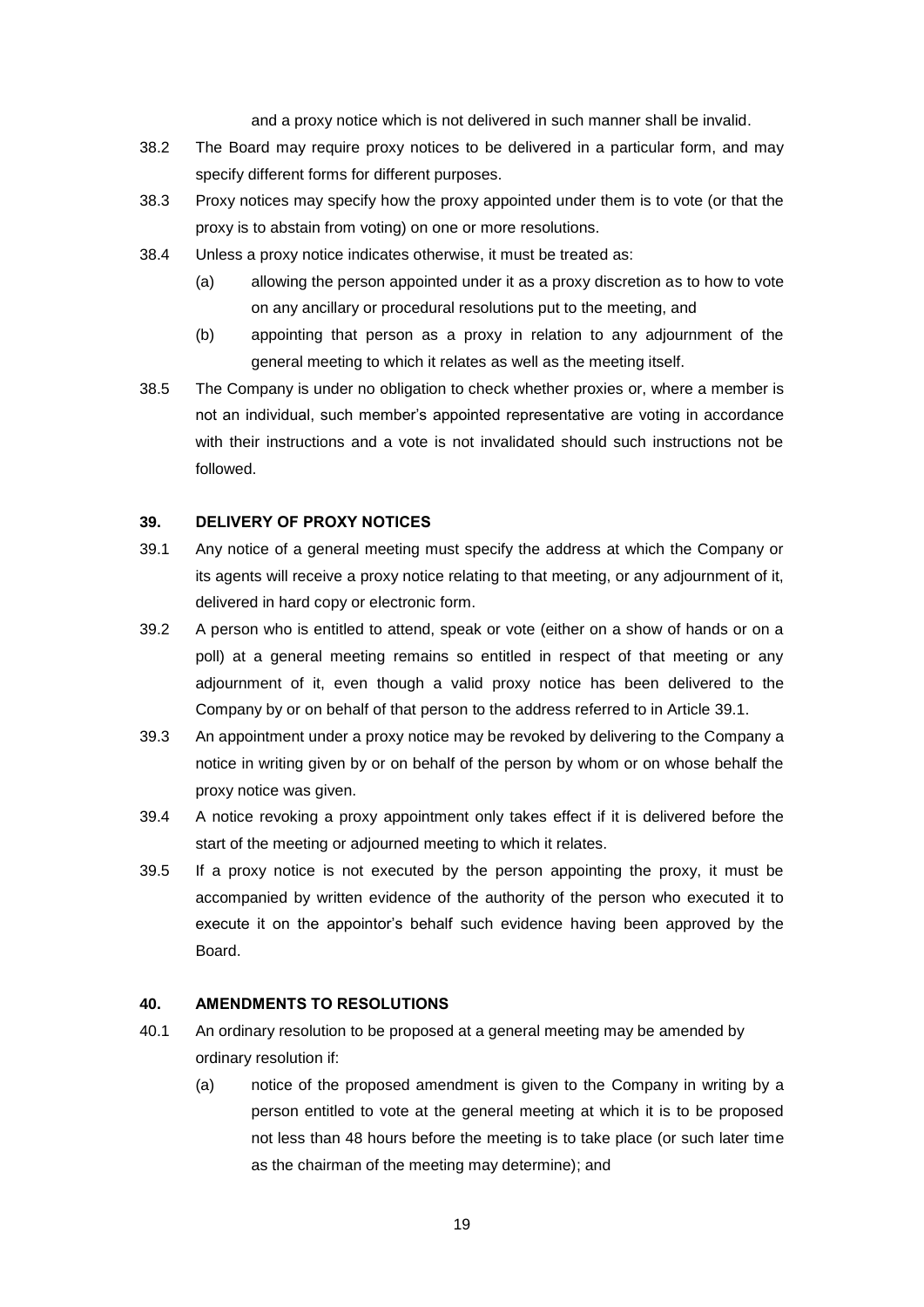- (b) the proposed amendment does not, in the reasonable opinion of the chairman of the meeting, materially alter the scope of the resolution.
- 40.2 A special resolution to be proposed at a general meeting may be amended by ordinary resolution, if:
	- (a) the chairman of the meeting proposes the amendment at the general meeting at which the resolution is to be proposed; and
	- (b) the amendment does not go beyond what is necessary to correct a grammatical or other non-substantive error in the resolution.
- 40.3 If the chairman of the meeting, acting in good faith, wrongly decides that an amendment to a resolution is out of order, the chairman of the meeting's error does not invalidate the vote on that resolution.

# **PART 4**

## **ADMINISTRATIVE ARRANGEMENTS**

#### **41. MEANS OF COMMUNICATION TO BE USED**

- 41.1 Subject to these Articles, anything sent or supplied by or to the Company under these Articles may be sent or supplied in any way in which the CA 2006 provides for documents or information which are authorised or required by any provision of the CA 2006 to be sent or supplied by or to the Company.
- 41.2 Any notice, document or other information shall be deemed served on or delivered to the intended recipient:
	- (a) if properly addressed and sent by prepaid United Kingdom first class post to an address in the United Kingdom, 48 hours after it was posted (or five Business Days after posting either to an address outside the United Kingdom or from outside the United Kingdom to an address within the United Kingdom, if (in each case) sent by reputable international overnight courier addressed to the intended recipient, provided that delivery in at least five Business Days was guaranteed at the time of sending and the sending party receives a confirmation of delivery from the courier service provider);
	- (b) if properly addressed and delivered by hand, when it was given or left at the appropriate address;
	- (c) if properly addressed and sent or supplied by electronic means, one hour after the document or information was sent or supplied; and
	- (d) if sent or supplied by means of a website, when the material is first made available on the website or (if later) when the recipient receives (or is deemed to have received) notice of the fact that the material is available on the website.

For the purposes of this Article, no account shall be taken of any part of a day that is not a Business Day.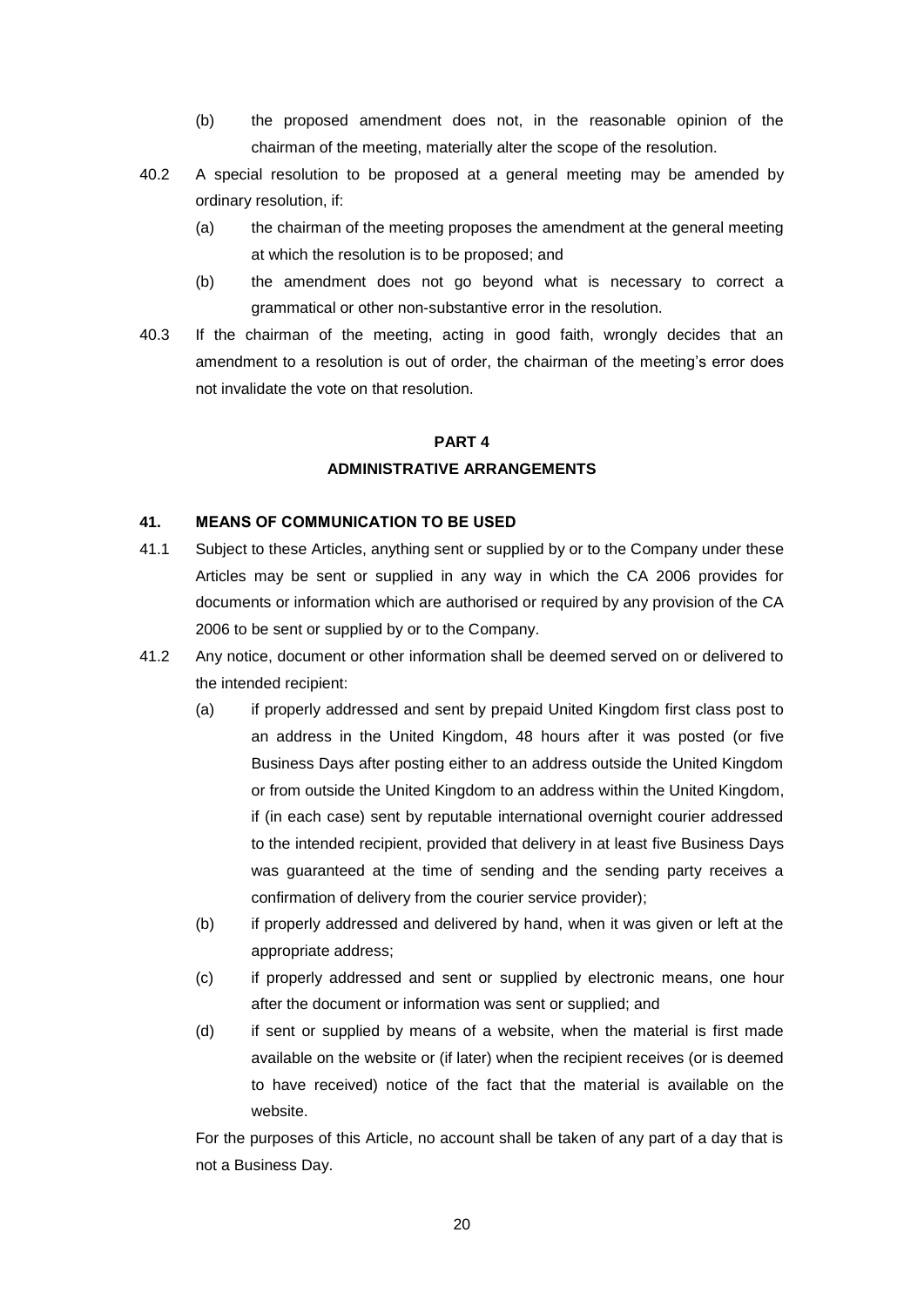- 41.3 Subject to these Articles, any notice or document to be sent or supplied to a director in connection with the taking of decisions by directors may also be sent or supplied by the means by which that director has asked to be sent or supplied with such notices or documents for the time being.
- 41.4 A director may agree with the Company that notices or documents sent to that director in a particular way are to be deemed to have been received within a specified time of their being sent, and for the specified time to be less than 48 hours.

## **42. COMPANY SEALS**

- 42.1 Any common seal may only be used by the authority of the Board.
- 42.2 The Board may decide by what means and in what form any common seal is to be used.
- 42.3 Unless otherwise decided by the Board, if the Company has a common seal and it is affixed to a document, the document must also be signed by at least one authorised person in the presence of a witness who attests the signature.
- 42.4 For the purposes of this Article, an authorised person is:
	- (a) any director of the Company;
	- (b) the Secretary (if any); or
	- (c) any person authorised by the Board for the purpose of signing documents to which the common seal is applied.

# **43. NO RIGHT TO INSPECT ACCOUNTS AND OTHER RECORDS**

Except as provided by law or authorised by the Board or an ordinary resolution of the Company, no person is entitled to inspect any of the Company's accounting or other records or documents merely by virtue of being a member.

#### **44. PROVISION FOR EMPLOYEES ON CESSATION OF BUSINESS**

The Board may decide to make provision for the benefit of persons employed or formerly employed by the Company or any of its subsidiaries (other than a director or former director or shadow director) in connection with the cessation or transfer to any person of the whole or part of the undertaking of the Company or that subsidiary.

#### **45. DIRECTORS' INDEMNITY AND INSURANCE**

- 45.1 Subject to article 45.2, but without prejudice to any indemnity to which a relevant officer is otherwise entitled:
	- (a) each relevant officer shall be indemnified out of the Company's assets against all costs, charges, losses, expenses and liabilities incurred by him as a relevant officer:
		- (i) in the actual or purported execution and/or discharge of his duties, or in relation to them; and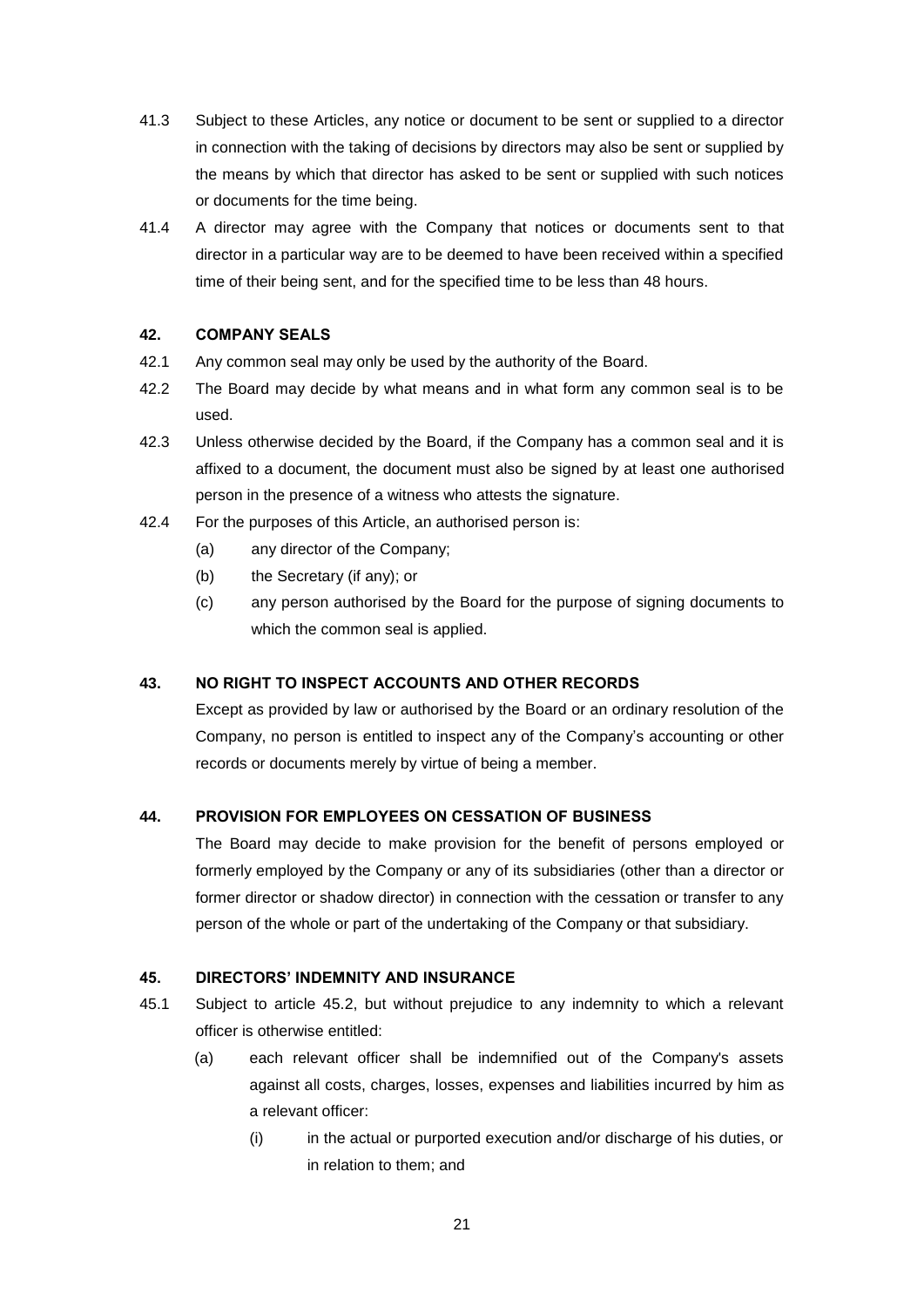(ii) in relation to the Company's (or any associated company's) activities as trustee of an occupational pension scheme (as defined in section 235(6) of the CA 2006),

including (in each case) any liability incurred by him in defending any civil or criminal proceedings, in which judgment is given in his favour or in which he is acquitted or the proceedings are otherwise disposed of without any finding or admission of any material breach of duty on his part or in connection with any application in which the court grants him, in his capacity as a relevant officer, relief from liability for negligence, default, breach of duty or breach of trust in relation to the Company's (or any associated company's) affairs; and

- (b) the Company may provide any relevant officer with funds to meet expenditure incurred or to be incurred by him in connection with any proceedings or application referred to in Article 45(1)(a) and otherwise may take any action to enable any such relevant officer to avoid incurring such expenditure.
- 45.2 This Article 45 does not authorise any indemnity to the extent that such indemnity would be prohibited or rendered void by any provision of the Companies Acts or by any other provision of law and any such indemnity is limited accordingly.
- 45.3 The directors may decide to purchase and maintain insurance, at the expense of the Company, for the benefit of any relevant officer in respect of any relevant loss.
- 45.4 In this Article 45:
	- (a) companies are associated if one is a subsidiary of the other or both are subsidiaries of the same body corporate; and
	- (b) a "**relevant loss**" means any loss or liability which has been or may be incurred by a relevant officer in connection with that relevant officer's duties or powers in relation to the Company, any associated company or any pension fund or employees' share scheme of the Company or associated company; and
	- (c) a "**relevant officer**" means any director or other officer or former director or other officer of the Company or an associated company (including any company which is a trustee of an occupational pension scheme (as defined by section 235(6) of the CA 2006), but excluding in each case any person engaged by the Company (or associated company) as auditor (whether or not he is also a director or other officer), to the extent he acts in his capacity as auditor).

## **PART 5 GENERAL**

#### **46. NOT FOR DISTRIBUTION**

46.1 The income and property of the Company shall be applied solely in promoting the objects of the Company as set out in Article 3.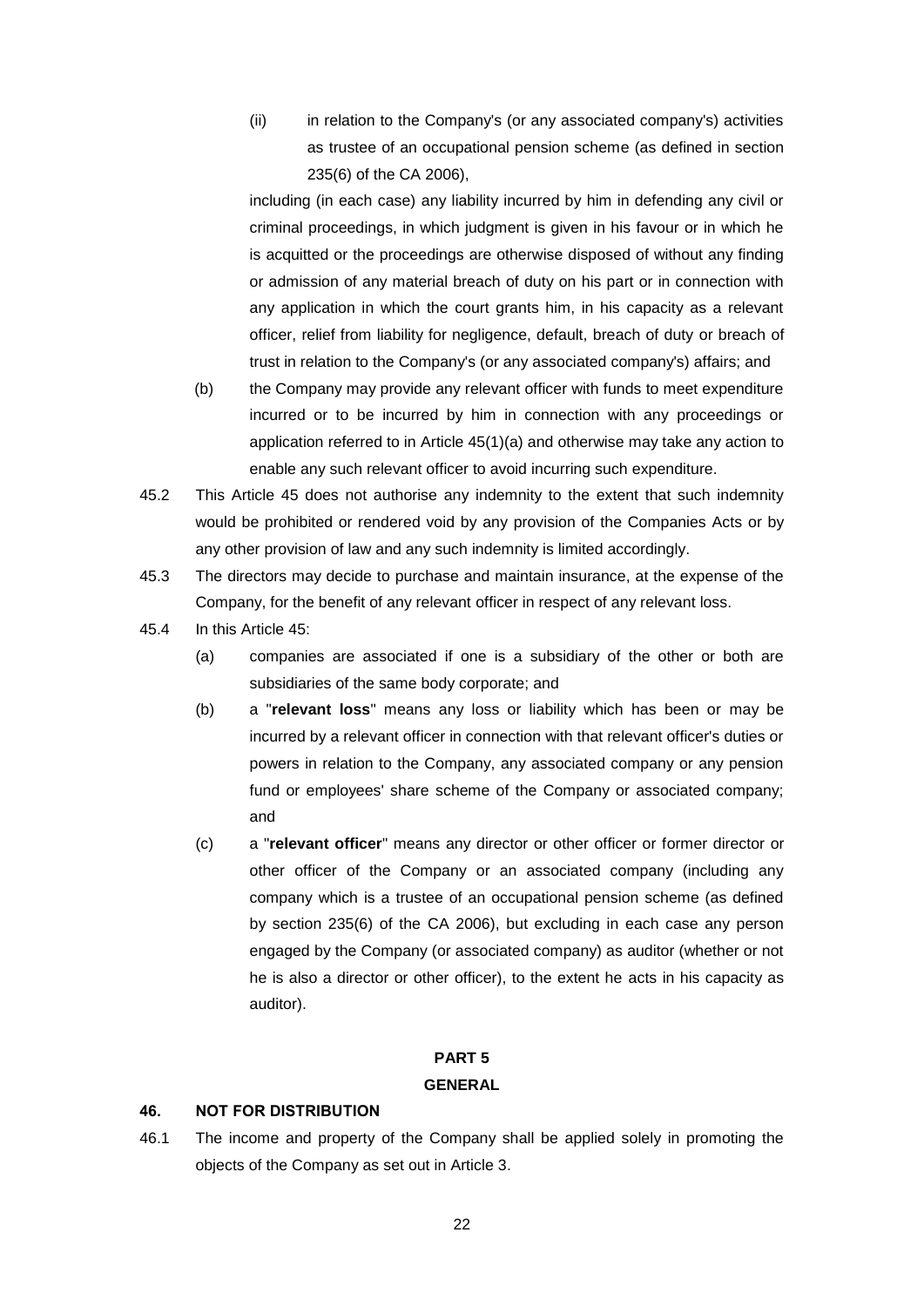- 46.2 No dividends or bonus may be paid or capital otherwise returned to the members provided that nothing in these Articles shall prevent any payment in good faith of:
	- (a) reasonable and proper remuneration of any member, officer or servant of the Company for services rendered to the Company;
	- (b) reasonable out-of-pocket expenses properly incurred by a officer of the Company; or
	- (c) any premium in respect of indemnity insurance to cover the liability of a relevant officer in accordance with Article 45.3.

#### **47. WINDING UP**

On a winding-up or dissolution of the Company any assets or property that remains available to be distributed or paid to the members shall not be paid or distributed to such members but shall be transferred to another body:

- (a) with objects similar to those of the Company; and
- (b) which shall prohibit the distribution of its or their income to its or their members,

such body to be determined by the members at or before the time of winding-up or dissolution.

#### **48. POWERS**

- 48.1 to promote the association or partnership of governmental agencies and local authorities, voluntary organisations, trade unions, employers, the professions and the inhabitants of the Local Authority Area in a common effort to advance and create and provide facilities for employment;
- 48.2 to assist, promote and encourage existing and new industry and commerce to develop in the Local Authority Area and to encourage and promote the creation of employment opportunities within the Local Authority Area for the benefit of such area and its inhabitants;
- 48.3 to investigate the needs of industry and commerce and to advertise and promote the benefits of the Local Authority Area as a location for the expansion and creation of industry and commerce;
- 48.4 to promote the interests of commerce and industry in the Local Authority Area in all circles of local and central government and administration in the United Kingdom, the European Economic Community and elsewhere in all quasi-governmental bodies and agencies in such places;
- 48.5 to enter into partnership or into any arrangement for joint, shared or mutual promotion, investment or development, union of interest, reciprocal concession or cooperation with any person, partnership or corporate body carrying on, engaged in, or about to carry on or engage in any business or transaction capable of being conducted so as directly or indirectly to further the objects of the Company or any of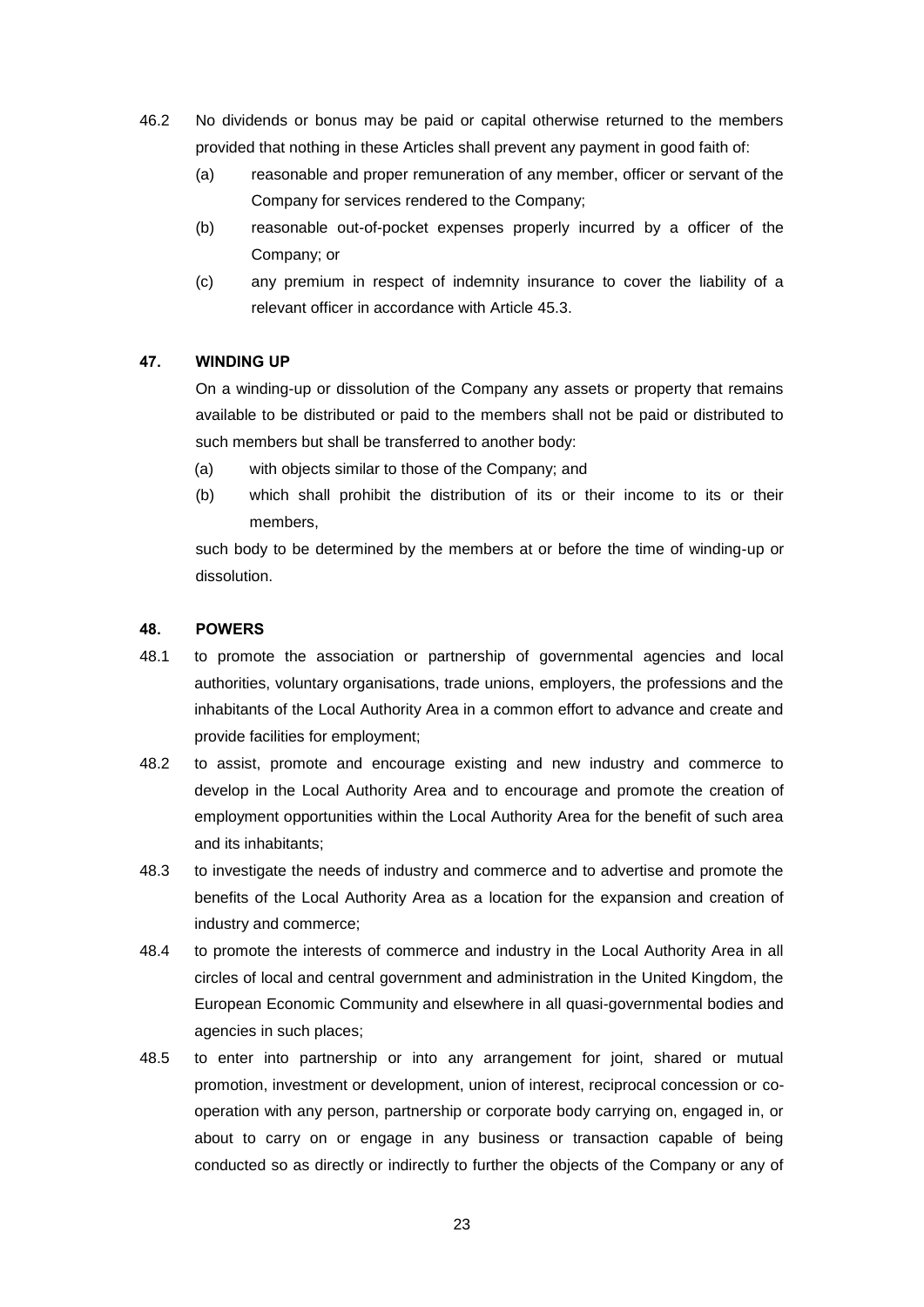them and to take or otherwise acquire and hold shares or stock in or securities of, and to make grants to or otherwise assist any person, partnership or corporate body and to sell, hold, re-issue, with or without guarantee, or otherwise deal with such shares, stock or securities;

- 48.6 to provide or procure expert advice and consultancy services to enable or assist any individual, corporate body, firm, undertaking, partnership, cooperative or other group to establish a new business or enterprise or to expand an existing business or enterprise within the Local Authority Area and to make such available on a commercial, gratuitous or subsidised basis as maybe considered appropriate;
- 48.7 to direct prospective businesses and enterprises to existing resources within the Local Authority Area for the provision of buildings, land, materials, plant and finance and for that purpose:
	- (a) to interest executives and advisers of national and international corporations in the business opportunities available in the Local Authority Area, project the professional, commercial and industrial facilities, and the social, recreational and cultural amenities of the Local Authority Area, and generally promote the Local Authority Area in a manner conducive to attracting long term capital investment, so as to enhance the economic and employment prospects of the Local Authority Area; and
	- (b) to provide and disseminate both nationally and internationally information relating to business opportunities in the Local Authority Area by the distribution on a non-profit making basis of literature, videos and other promotional material and by the holding of seminars and generally to publicise the benefits of starting or expanding a business in the Local Authority Area and to publish guidance on matters of general application on the establishment and operation of business enterprises in the Local Authority Area with a view to informing and educating the public generally on the establishment and operation of businesses in the Local Authority Area;
- 48.8 to promote, encourage, sponsor, make grants or loans to, organise or assist any individual, corporate body, firm, undertaking, partnership, co-operative or other group to examine the feasibility of or to undertake on an experimental basis any enterprise or project which, if successful, seems likely to provide employment opportunities for the inhabitants of the Local Authority Area;
- 48.9 to promote, maintain and advance the visitor economy and the leisure industries in the Local Authority Area;
- 48.10 to develop, provide, organise or manage facilities for tourist, trade or other visitors to the Local Authority Area, and to make known and advertise the facilities and advantages of the Local Authority Area;
- 48.11 to promote or encourage industrial and commercial activity or enterprise in the Local Authority Area having as an objective the provision of goods or services or the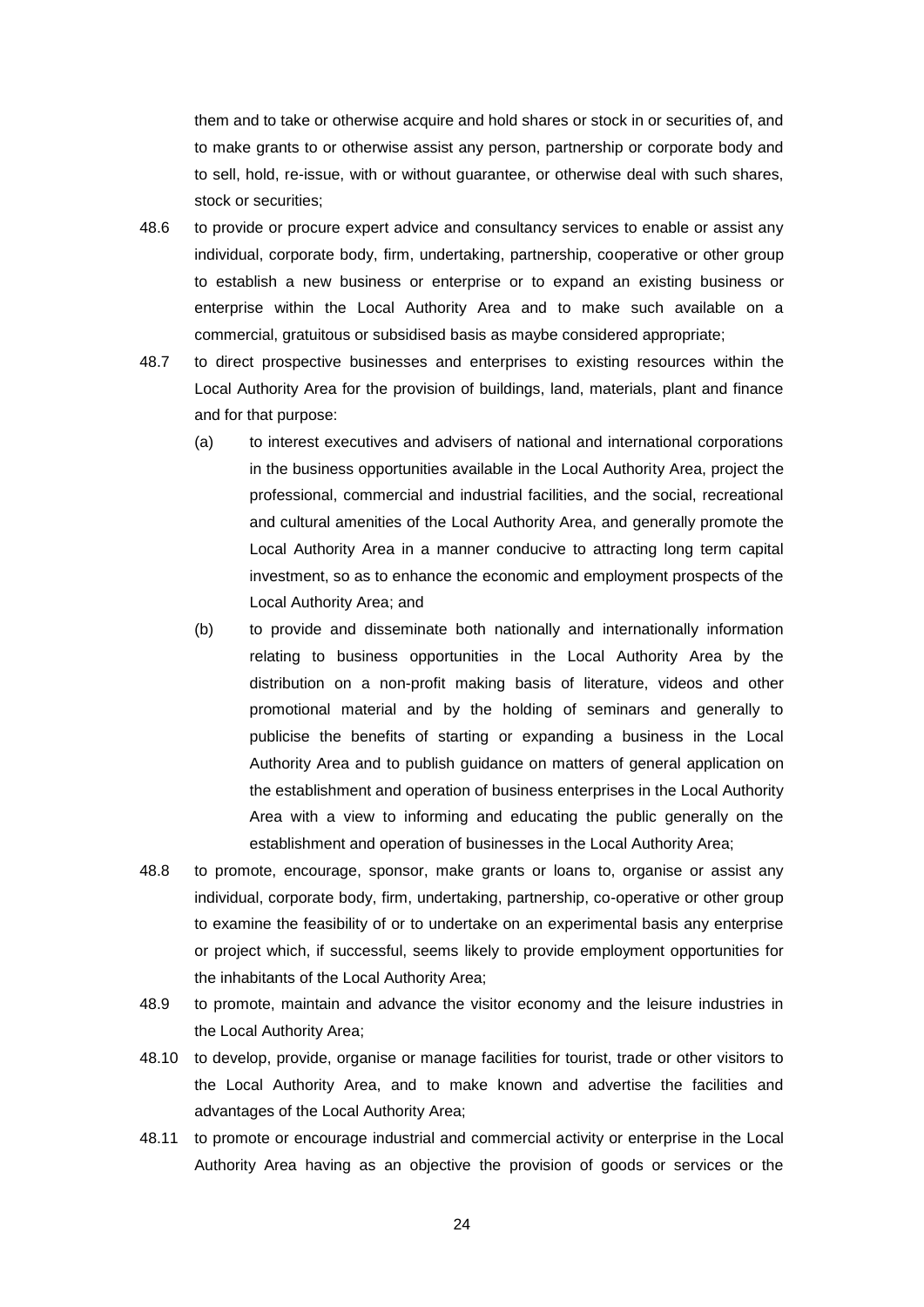creation of employment opportunity and in particular to encourage the formation and development of small businesses engaged in or connected with the visitor economy or the leisure industries;

- 48.12 to sponsor, arrange, organise, manage and support conferences, exhibitions and fairs and cultural, sporting and leisure events and activities of all kinds;
- 48.13 to operate as a Local Enterprise Partnership recognised as such by HM Government;
- 48.14 to work with educational establishments to ensure that they are aware of the skills required by businesses in the Local Authority Area;
- 48.15 to work to encourage the development of entrepreneurial skills in the Local Authority Area;
- 48.16 to review and comment on integrated action plans for housing and transport and to work with statutory agencies and others to revise and implement them;
- 48.17 to co-operate with other Local Enterprise Partnerships, local authorities and organisations which share common interests, including those outside the Local Authority Area;
- 48.18 to maintain offices for answering inquiries and disseminating information and to print, publish, sell, circulate and distribute gratuitously or otherwise handbooks, leaflets, guide books and publications of all sorts calculated to be useful to visitors to the Local Authority Area or to promote directly or indirectly any of the Company's objects;
- 48.19 to advertise the Company's objects and activities in any manner that may seem expedient;
- 48.20 to manufacture or purchase and to deal in and sell or otherwise dispose of (whether gratuitously or otherwise) souvenirs, articles and goods of all descriptions;
- 48.21 to employ, sponsor, contract with or otherwise engage such persons and upon such terms as may seem expedient and to carry on business as an employment agency;
- 48.22 to sponsor research on the economic, social and business needs of the Local Authority Area and the best methods of meeting those needs;
- 48.23 to sponsor on a non-profit making basis trade stands and trade missions for the purpose of publicising the Local Authority Area on a national and worldwide basis;
- 48.24 to solicit, raise, obtain, collect, accept or receive monies funds and property by way of contributions, donations, subscriptions, legacies, grants or any other lawful method and in particular (but without prejudice to the generality of the foregoing) power to solicit, raise, obtain, collect or receive such money and funds by promoting or organising the voluntary deduction of sums of money from the wages or salaries of individuals and the covenanting of the sums so deducted to the Company;
- 48.25 to promote, support, encourage or organise co-operation in the achievement of the Company's objects and to that end to bring together both individuals and representatives or organisations (whether corporate or unincorporate) engaged in such objects;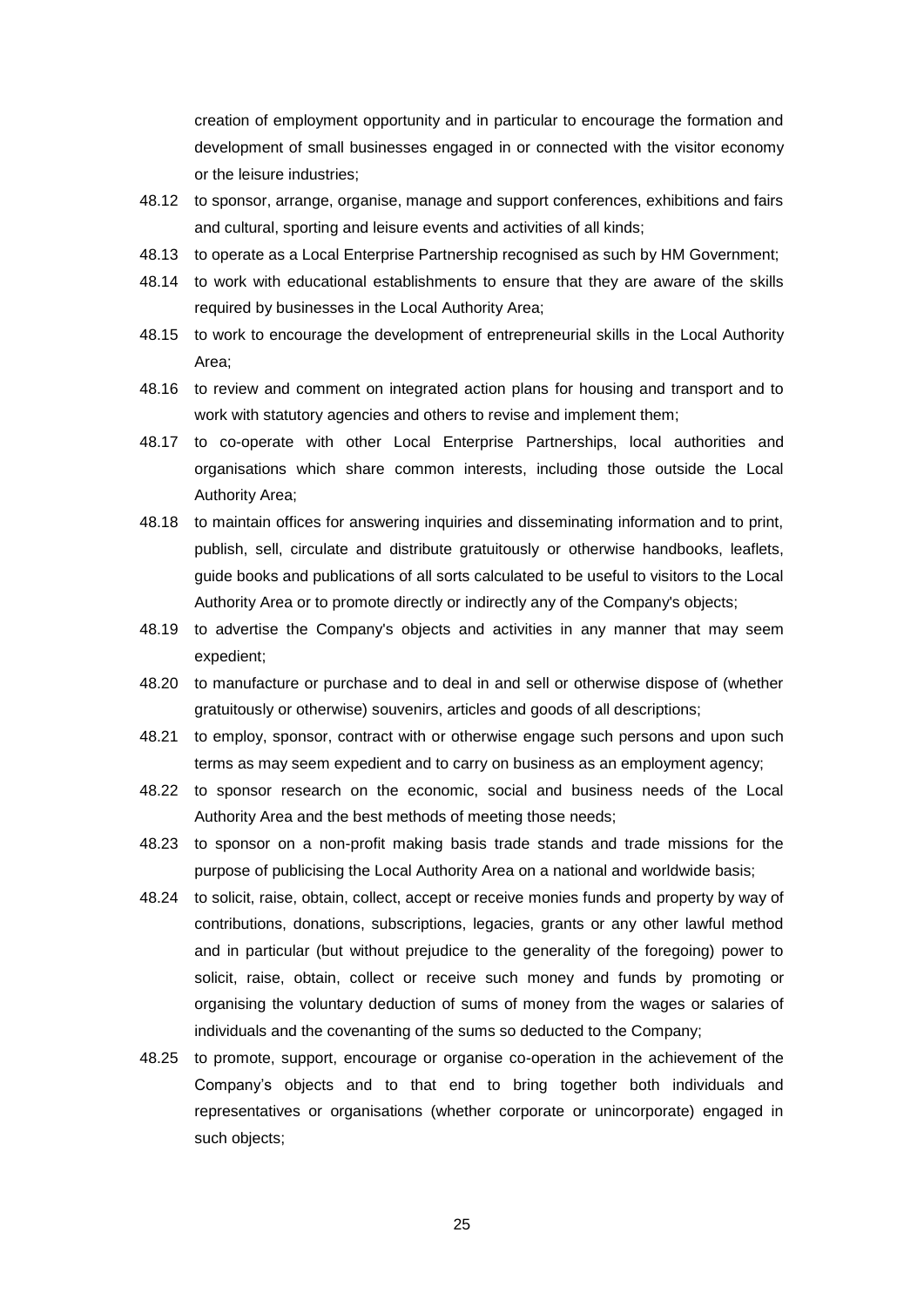- 48.26 to procure to be written and to print, publish, issue and circulate gratuitously or otherwise any reports, periodicals, books, pamphlets, leaflets or other documents and otherwise to procure and provide information in such manner and for such purposes as the Company may think desirable for the attainment of its objects;
- 48.27 to promote, encourage or undertake experimental work or research;
- 48.28 to promote, support, encourage or assist in the establishment of or acquire or undertake all or any part of the assets, liabilities and engagements of any charitable body or bodies;
- 48.29 to become affiliated to and to participate in the activities of any charitable body or bodies;
- 48.30 to purchase, take on lease or in exchange, hire or otherwise acquire any real or personal property which may be deemed convenient for any purpose of the Company;
- 48.31 to construct, maintain, alter, endow, furnish or fit out with any necessary furniture, fitting and equipment and otherwise manage such houses, buildings and other premises as may from time to time be necessary and convenient for the purposes of the Company;
- 48.32 to borrow and raise money for any of the above objects or for the purpose of exercising any of the above powers in such manner as the Company shall think fit;
- 48.33 to sell and dispose of, lease and accept surrenders of leases and manage any estate in land (whether freehold or leasehold) and any type of personal property held on behalf of the Company and not required to be used or occupied for the purposes of the Company;
- 48.34 to invest the monies of the Company not immediately required for its purposes in or upon such investments, securities or property as may be thought fit;
- 48.35 to lend money, to give grants, to guarantee or otherwise render financial assistance by any means whatsoever (including the acquisition of shares and/or debentures), to any business or prospective business or charitable body with or without taking security or remuneration for any monies so lent or assistance rendered;
- 48.36 to accept or receive monies or property from any charitable body or bodies (upon such terms as are thought fit with regard to the expenses of the Company) for investment by the Company on behalf of such body or bodies and for that purpose to mix such money or property with that of the Company;
- 48.37 to accept or receive money or property (whether subject to any special trust or not) for any one or more of the objects of the Company and in connection with the investment of the same to mix such money or property with that of the Company;
- 48.38 to act as agent in the distribution to any charitable body or bodies of money and property;
- 48.39 to amalgamate with any companies, institutions, societies or associations having objects altogether or in part similar to those of the Company;